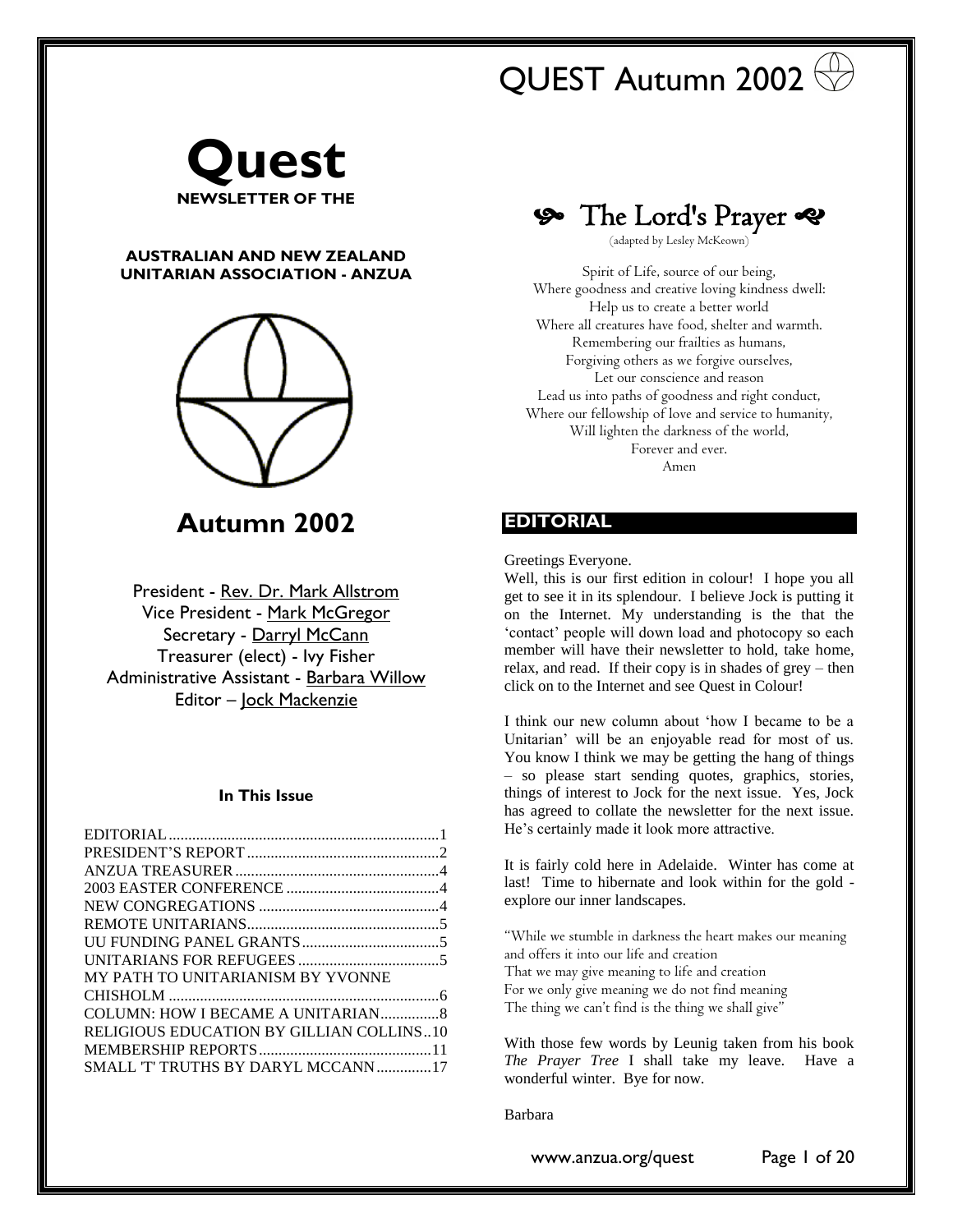#### Hi All,

Hope you enjoy. We'd love to get your feedback especially constructive suggestions about what you'd like to see here. We are also after contributions of art, articles, addresses and letters to Quest.

We will also publish this newsletter on the ANZUA website at [www.anzua.org/quest](http://www.anzua.org/quest) . Note if you are reading this newsletter on your PC or via the website then note that the links in the text are live so please click on the links in the text to see more.

The deadline for the next issue is Friday  $13<sup>th</sup>$  September 2002 and then newsletter will come out a week after that. I'll look forward to it as indeed I hope you all do.

Also don't forget our new newsgroup on SmartGroups at <http://www.smartgroups.com/groups/anzua>

Jock

..· ´¨¨)) -:¦:- ¸.·´ .·´¨¨)) ((¸¸.·´ ..·´ -:¦:- -:¦:- ((¸¸.·´\*

### <span id="page-1-0"></span>**PRESIDENT'S REPORT**

## ONE YEAR ON

It has now been over a year since our last conference in Melbourne and a little less than a year before our next one in Adelaide. At our last meeting we set an **agenda** for the next two years, which was based on the ideas set forth in my keynote address which can be found at [www.anzua.org/anzua/keynote.cfm](http://www.anzua.org/anzua/keynote.cfm)

Each point of this agenda is addressed below.

#### 1. *Ensure the periodical is printed regularly*

The periodical is ANZUA's newsletter **Quest**, which you are reading at this moment. This is the third since the 2001 conference and we plan on producing two more before our next conference. It is produced and sent out electronically so the contact people in each congregation can print up copies for members of the congregation. It is also available on our website. [www.anzua.org/quest](http://www.anzua.org/quest)

This is a much cheaper method than any used before and allows much longer contributions than could be published in a posted format.

2. *Disseminate the ANZUA Mission Statement*

# QUEST Autumn 2002

The ANZUA **mission statement** was adopted at the last conference with minor changes and was distributed to existing congregations. It is a valuable tool for your congregation to set goals and establish norms and I urge you to explore others ways it can be used.

#### *3. Urge congregations to identify the purposes and principles that are important to them and disseminate this information.*

Apart from the UCV (see membership report), the attempt to identify those **principles and purposes** important to the various congregations hasn't yet come to anything but we are looking for those. Perhaps your congregation could begin such a process now in order to complete it by our next conference. (Those kinds of workshops are excellent for establishing goals and means so please contact me if you'd like some ideas as to how to set it up.)

#### 4. *Ensure the website is properly set up and maintained*.

A working group has been looking into improvements and maintenance of the **website**. [www.anzua.org](http://www.anzua.org/) Special thanks to Jock Mackenzie and others for getting this off the ground. We are looking for contributors for the website, if anyone out there with writing, editorial, HTML or graphic and design skills, who wants to help out then please contact **Jock Mackenzie** [jockmackenzie@yahoo.com.au](mailto:jockmackenzie@yahoo.com.au) or 03 9510 5123.

Any group who needs advise or help getting their own website off the group are welcome to contact Jock.

#### 5. *Administer and oversee the use of funds for the Adelaide church's radio outreach program.*

We haven't asked for any funds from ANZUA to help pay for the Adelaide church's **radio show** because we haven't reached the point where we start using them to broadcast from regional centres. That should be happening shortly. So far the church has produced over 50 shows.

#### 6. *Hire an Administrative Aide*

We hired Barbara Willow as our **administrative aide** and she has done an excellent job keeping up with each congregation, arranging for the Quest newsletter, filing, compiling a file of the constitutions of our various congregations to serve as guides for new one congregations, keeping the Exec informed of relevant information, etc. She has been a tremendous help and I am very grateful to her.

Should you have any queries regarding ANZUA and its activities please feel free to contact her on <bwillow@esc.net.au> or on 08 8346 2581 Wednesday mornings.

www.anzua.org/quest Page 2 of 20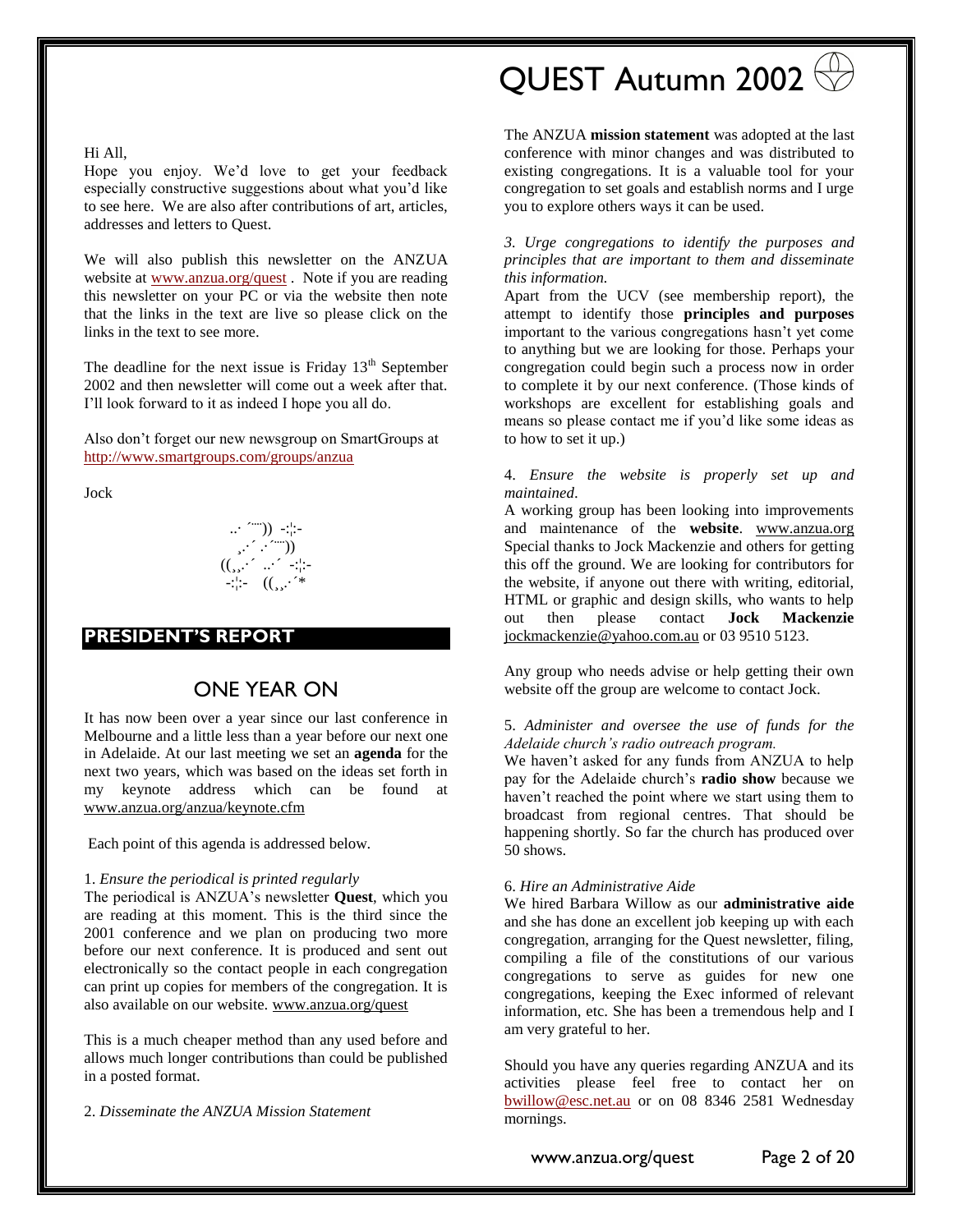QUEST Autumn 2002

#### 7. *Urge groups to develop and disseminate position papers*

Groups have been urged to come up with position papers on various issues but none have been forthcoming. Again I would urge groups interested in exploring various issues, particularly regarding **how our free religious faith informs their social justice views**, to produce these. It could be an invaluable resource to the other congregations.

#### 8. *Promote the Adopt-a-Toddler: Support a Family sponsorship program*.

The **Adopt-a-Toddler** program with the Philippine church on Negros Oriental is functioning well. Those individuals and groups who have been participating in the program are sent regular letters from their children. People are reminded that it is a five-year commitment of US\$150 and though that can be a drain on financial resources, it is serving the needs of Unitarian Universalist children by providing them with good education.

#### 9. *Plan biennial budgets and dues scheme*.

A budget would be nice but nothing has been done so far in part because of Eric Heller-Wagner's recent resignation as ANZUA Treasurer (nevertheless a hearty thanks to Eric for all his work.) However the Exec will be working with our **incoming Treasurer, Ivy Fisher**, as soon as possible to begin that process.

#### 10. *Administer the collection of dues from member groups*.

Our incoming Treasurer, Ivy Fisher, will be sending out the **dues statements** very soon. We apologise for the delay.

#### 11. *Ensure the professional religious leaders contact Unitarian groups in the US, Canada and England to ensure ministerial candidates are properly informed of the exigencies and contingencies involved in ministry in the Australian and New Zealand churches and fellowships.*

I have conferred with the offices at Essex Street in London, a representative of the International Council of Unitarians and Universalists, and the Ministerial Department of the UUA in Boston concerning the particular needs of Antipodean ministries and I believe they see how essential it is for short-term and permanent ministry candidates to understand that Unitarianism is different than what professional ministers might expect in other countries. I have found, however, that continual reminders are helpful. I have also written and talked with several potential candidates and the congregations of Sydney, Brisbane/Toowoomba and the New Zealand South Island about the possibilities of short-term ministries.

#### 12. *Investigate dates other than Easter for the 2003 conference*.

I have found it difficult to identify other times for the biennial conference other than Easter and through conferring with others have come to believe it is a low priority, yet I am open to ideas if any are forthcoming.

#### 13. *Investigate a mechanism whereby congregational conflicts can be resolved*

At the moment there is still no adequate mechanism for **conflict resolution**. A number of churches have faced conflicts of various degrees in the past year and I personally helped directly with one and indirectly with another.

While able to aid the first I was unable to help the second because I was not asked (which is an essential first step), and because the particular dynamics were such, that a conflict resolution "referee" would have been ineffective and the effort to bring someone anyone - in would have been a waste of time and money.

Above all, conflict resolution requires a real commitment on both sides of the issue to try to work things out. If that commitment is not present, the referee ends up being the target of everyone else's frustration and nothing is solved. Beyond that, what is needed in ANZUA at this point is a group of trained referees who are willing and able to travel to where conflicts do exist. Unfortunately there have been no volunteers coming forth. If, however, you or someone you know is able to serve in this capacity then please contact Barbara Willow or myself.

#### 14. *Promote member group participation in a bannermaking process*

My wife and I took the Adelaide church banner to Cleveland for the UUA General Assembly in 2001 and to the British General Assembly's conference in Sheffield in 2002. In Cleveland the stage manager was so excited to have something from so far afield among all the others that he had it placed centre-stage, in full view right behind the speaker's podium. The British were pleased about it too and our picture with the banner was published in the Inquirer newsletter. But we would have preferred taking an **ANZUA banner** as well. It is merely symbolic, but symbols are important too. If anyone has design-ideas or a willingness to create such a banner, please contact me.

#### *15. Seek funding from international Unitarian funding sources.*

For the last couple of months I've been working trying to secure some grants from the **Unitarian Universalist** 

www.anzua.org/quest Page 3 of 20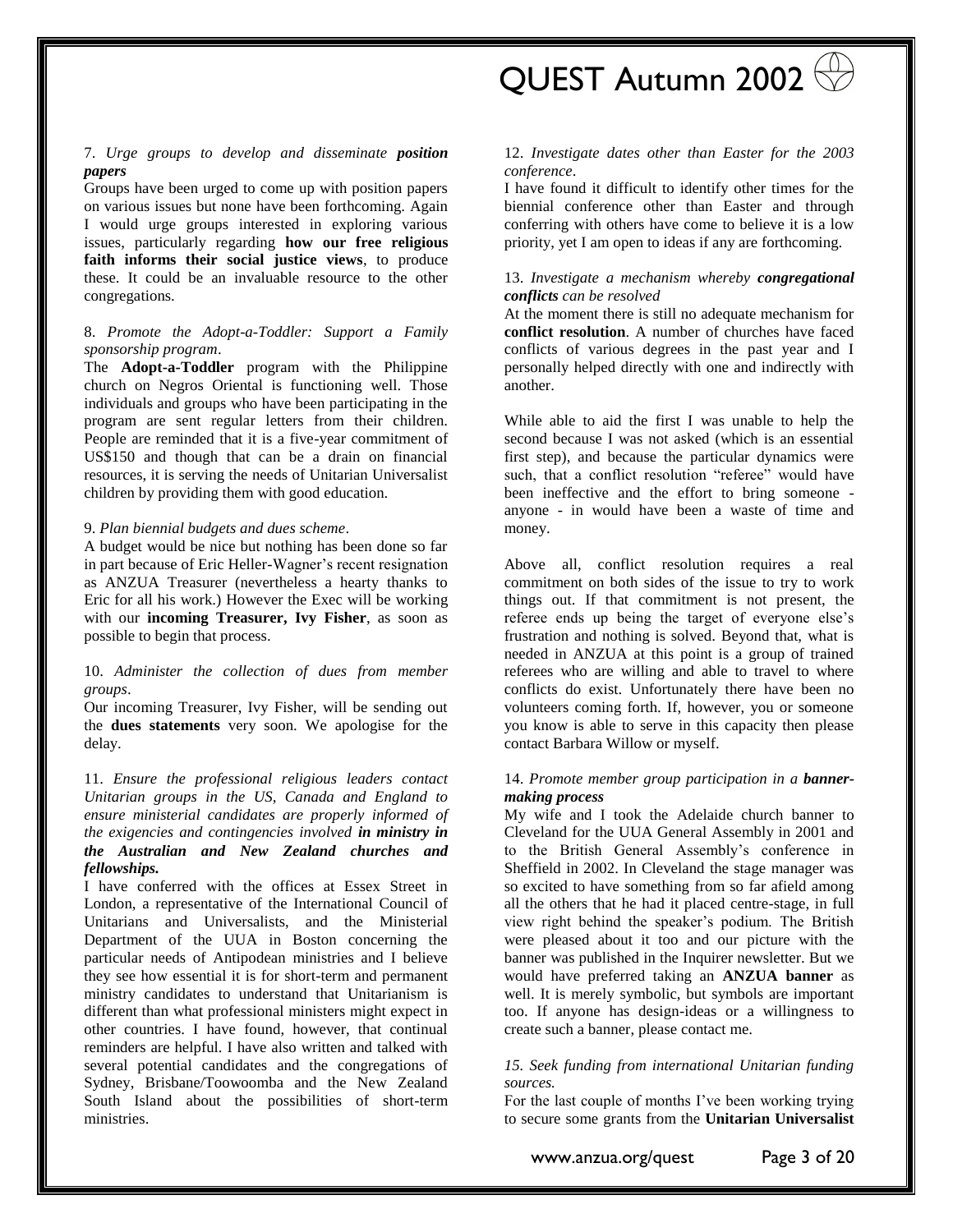**Funding Panel** in support of our Outreach Programs. On 26 May we heard that the grant of **US\$7500** had been awarded to us so we can broadcast selected programs from the Adelaide church's "Expanding Horizons" radio show in regional centres in Australia and New Zealand in order to start new fellowships or bolster existing ones. (More on this below.)

The agenda has been an excellent guide for the work the Exec has accomplished in this year and I urge ANZUA to adopt an agenda as part of the business of every meeting. Australia.



Pumpkins in the Corn by Jo Gutherie

### <span id="page-3-0"></span>**ANZUA TREASURER**

On 27 May, the Exec voted to have **Ivy Fisher** of the Adelaide church to fill the role of Treasurer to replace Eric Heller Wagner. As per the rules of ANZUA, the Exec must so inform the member congregations and unless there is an objection within 30 days, Ivy will hold that position at least until the 2003 meeting.

Objections can be filed with Mark McGregor (as Vicepresident), Daryl McCann (as Secretary) or myself (as President). Ivy can be reached through the Adelaide church, 99 Osmond Terrace, Norwood, SA 5067

QUEST Autumn 2002

### <span id="page-3-1"></span>**2003 EASTER CONFERENCE**

Come to Adelaide for Easter! The theme for our 2003 Easter Conference is "**The Gifts We Share**" and the conference has been set for Easter weekend (**18-20 April 2003**) in Adelaide. We are arranging for home hospitality so get your requests in early. We are developing an excellent program involving Dick Weston-Jones (interim in Auckland) to lead a service on Friday evening and Peter Ferguson (minister in Perth) to preach on Easter morning. We are hoping an overseas guest will provide the keynote address. We would like input - especially ideas for workshops - so if you have any please contact Mark Allstrom or Barbara Willow.

The proposed schedule is as follows: **Friday**  5:00 to 6:30 Registration and Welcome 6:30 to 7:30 Supper 7:30 to 8:30: Worship with Rev. Dick Weston-Jones

#### **Saturday**

9.30 to 11:00 Workshops 11:00 to 11.30 Morning Tea 11.30 to 1:00 Keynote Address 1:00 to 2:00 Lunch 2:00 to 4.30 Business Meeting 4.30 to 7:00 Free Time 7:00 late Dinner and Entertainment

#### **Sunday**

10:30 to 12:00 Easter Worship with Rev. Peter Ferguson 12:00 to 12.30 Free Time 12.30 to 1.30 Lunch 1.45 to 5:00 Business Meeting 5:00 Closing

There may be subsidies available from ANZUA for some distant travellers but we have yet to reckon the finances.

### <span id="page-3-2"></span>**NEW CONGREGATIONS**

The **Unitarian Fellowship in Toowoomba (UFIT)** started up early last year and continues to meet regularly. They plan their fortnightly services so that they alternate with the Brisbane Fellowship's fortnightly meetings.

In 1865, a Unitarian church was created from an old school house in the bush of **Shady Grove** in the Adelaide Hills. It continued offering weekly services into the 20th century but soon after became a part of the Adelaide church which then used the chapel three Sunday mornings a year and for Christmas Eve

www.anzua.org/quest Page 4 of 20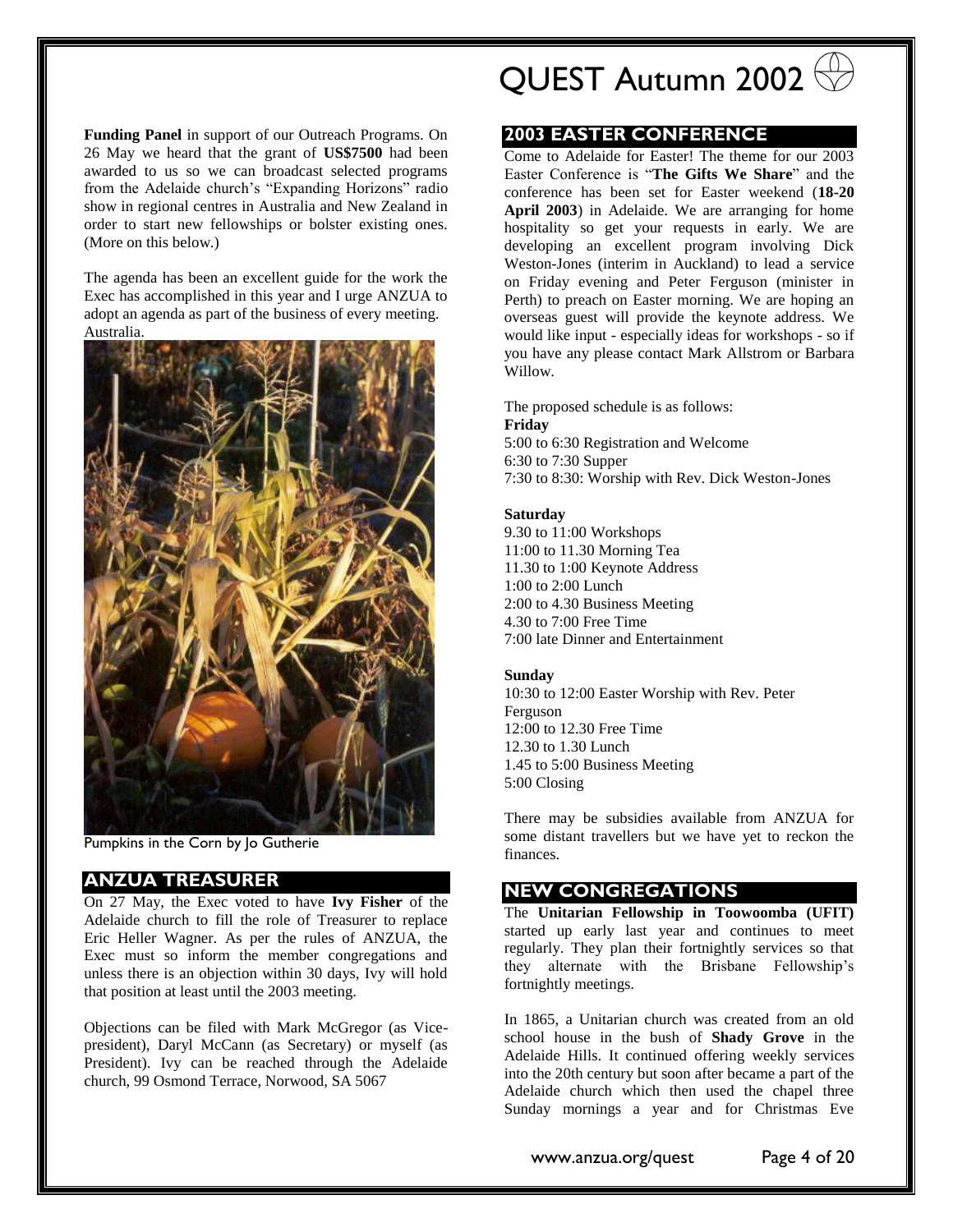services. It remains as a chapel, hostel and cemetery set amid the ecologically pristine bush. We started offering alternative services there shortly after I arrived in Adelaide in 1997 but we soon found it was too much of a drain on resources to continue so we began offering oncea-month evening Vespers. Then in mid-2000 a group of religious liberals in nearby Strathalbyn, South Australia became aware of Unitarianism through Eric Heller Wagner's interview on ABC Radio. They contacted me shortly after and I attended a few of the discussions and they started coming to our Vespers. Last Spring they became a church in their own right (though still technically a part of the Norwood congregation) and they handle the Vespers by themselves. It is a joy to see Shady Grove at last beginning to realise its potential.

The **Unitarian Community of Victoria UCV**, a second Melbourne congregation, opened its doors in February and is currently writing its constitution. They have recently drawn up a Statement of Purposes and Principles, which are included in this editions member report.



### <span id="page-4-0"></span>**REMOTE UNITARIANS**

Over the last few years I have been sending out my sermons to a group I call "Remote Unitarians" - usually people too remote from an existing Unitarian church or fellowship to attend regularly, but sometimes people at existing churches and fellowships who occasionally use them for services. In October my computer crashed but I was able to keep a list of most of the recipients. Then in February another problem developed which I think I was able to solve by the end of March - right before I went off to attend the conference in Sheffield. But there may be some who have "slipped through the cracks." If you or

# QUEST Autumn 2002

someone you know would like to receive these sermons, please let me know.

After the problem in February occurred, Jock Mackenzie offered to set up the sermons on a website. Some people are happier with having them sent from me and some are happier receiving them from Jock's website. Please let us know which you prefer.

To receive the sermons from the web go to [www.smartgroups.com/groups/allstrom\\_sermons.](http://www.smartgroups.com/groups/allstrom_sermons)

### <span id="page-4-1"></span>**UU FUNDING PANEL GRANTS**

In my Keynote Address last year, I wrote, "I want to be proud of ANZUA. I want you to be proud of ANZUA. I want the American and British Unitarians to view us with respect. I want them to say 'I wish my fellowship could do what they do in Christchurch' or 'Just look at what Perth accomplished in just one year!' I want them to say 'I can't believe all the wonderful things coming out of Brisbane.' But it is up to us to make that happen. Establish a goal, set the vision, and take the responsibility. Work for it and knock their socks off."

On 26 May we received notice that a US\$7500 grant was to be awarded to us to begin sending the Adelaide church's radio program to regional centres for broadcast. The Program Director wrote, "The Panel loved the project!" With the airing of each program an announcement would be made that if listeners would like to contact a Unitarian representative, they can call a given phone number or contact me at my email address. If you think this program would benefit your church or fellowship's outreach program, please let me know. We will be identifying target areas within the next two months. Part of this grant is to help develop a nonproselytising values definition and spiritual guidance for prison inmates. It is hoped this program can be used in other states as well.

### <span id="page-4-2"></span>**UNITARIANS FOR REFUGEES**

We also received a grant for our Unitarians for Refugees program, a program to assist Middle Eastern refugees in their assimilation to Australian life, society and culture. The main priority is to teach English but then also to assist in finding employment and acquire permanent visas so they can eventually bring their wives and children to join them. The group thanks the Christchurch Unitarian Universalist Fellowship for their inspiration. Last year they helped an Afghani family relocate in Christchurch.

www.anzua.org/quest Page 5 of 20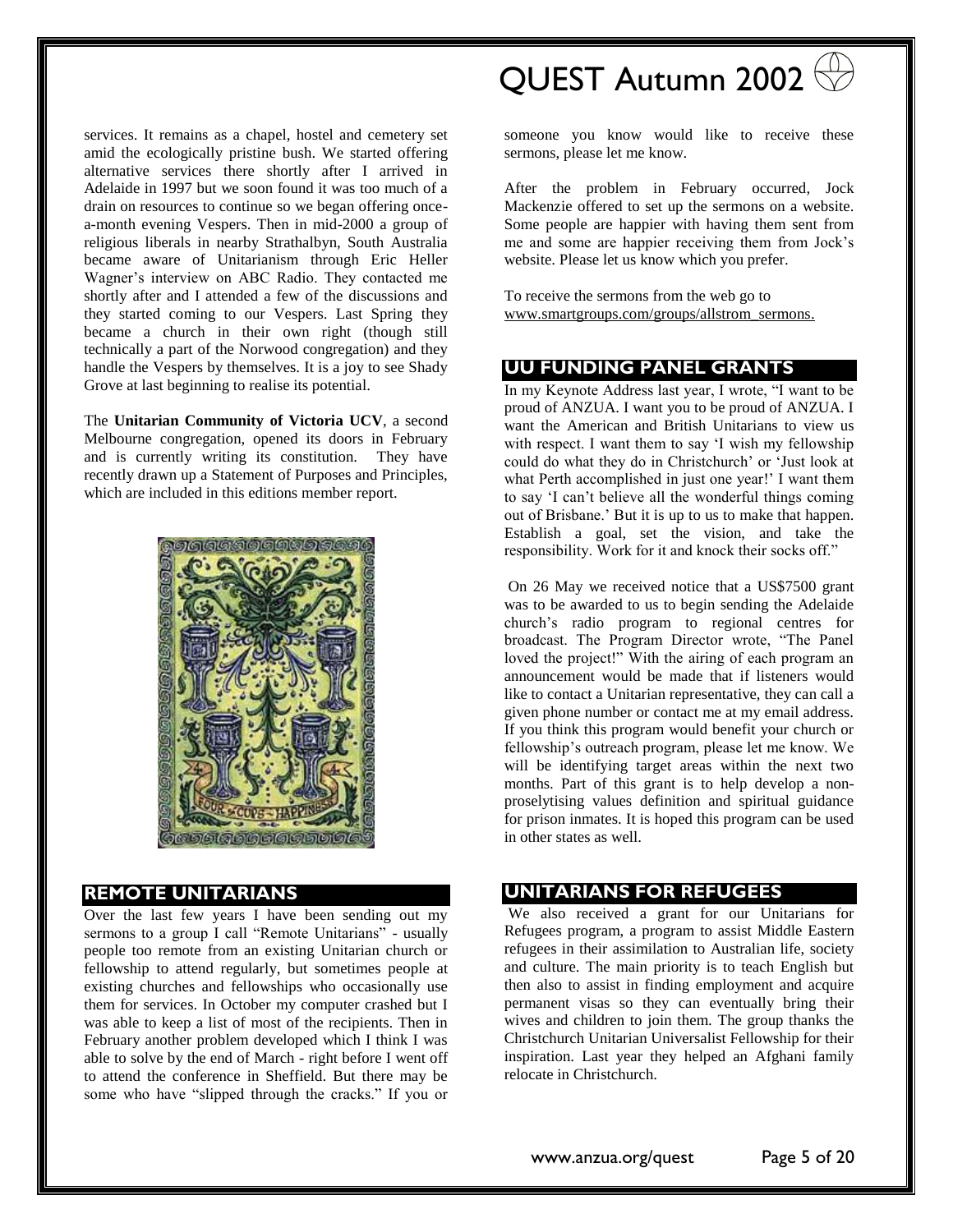The grant makes it possible to expand the existing program - possibly, with the help of other Unitarian churches, to other capital cities. If interested, contact Louise Allstrom through the Adelaide church. Louise writes,

"We are not here to judge the policy of the Government or the reasons why the refugees left their homeland. The fact they subjected themselves to such an expensive and dangerous passage to Australia has taken a large toll. Now, if they are to be a part of our society, they will need the assistance of common folk like us. Some may agree and some may disagree with the Government's treatment of the refugees, but we are just trying to help people, who are now in our society, to fit in with our way of life. As one of our Afghani friends, Hamkar, told me, 'Why would I want to return to my country now because even though it has changed, it is still the same. And to be able to walk out on the street at night and feel safe at last is something we all want for our own families."

The church also offers monthly potluck dinners where students and tutors share a meal and conversation because they have found their friends are also looking for a community and the hand of friendship.

One of the refugees, Mr. Muhammed Hamkar spoke at the church on 27 January about his own views and experiences coming to our country and since his arrival. It was enlightening to hear him talk about his ordeal because, as someone said after that service, "I cannot believe I let the media make up my mind!"

In the email informing us of the awards, the Program Director of the Funding Panel wrote, "The Panel loved both projects!"

We've just been informed that The International Association for Religious Freedom General Meeting will be held in Budapest, Hungary at 2.30PM, Friday, 2 August. If anyone from a member ANZUA congregation wants to represent us, please let us know.

*Rev Mark Allstrom, President of ANZUA* [unitariansa@picknowl.com.au](mailto:unitariansa@picknowl.com.au)

### <span id="page-5-0"></span>**MY PATH TO UNITARIANISM BY YVONNE CHISHOLM**

to the Unitarians of Wellington, 18 July 1999

# QUEST Autumn 2002

Until recently I thought that my introduction to Unitarianism was recent one – mainly through the ads for talks that were in the paper about three or four years ago. But I discovered recently that as a university student I thought of going to the Unitarian Church in Auckland.

By then, the late 1960's, I was deeply involved in the Presbyterian Church. I had had a typical Southern New Zealand Presbyterian upbringing in Timaru and Gore. I went to Sunday School, Girls Brigade, Bible Class. I was confirmed during my sixth form year in Kaikohe. During my student days I taught Sunday School and Bible in Schools.

But maybe less typically I did ask questions. I was puzzled when my wanting to know was considered a challenge to tradition. I believed  $-$  and still do  $-$  that any worthwhile tradition can stand up to questioning. I cheered Lloyd Geering on before, during and after his heresy trial. I was excited by his ideas, which I only partly understood. I was very, very angry when I discovered that what he was saying had been known to Ministers for years and years. I felt betrayed – did the church consider the people's faith too fragile to be exposed to new ideas? Or did they think we were too thick to understand? Both possibilities appalled me.

After university I went to Papua New Guinea and taught for two years at a United Church High School. I returned to New Zealand at the end of 1972 planning to do a Bachelor of Divinity at Otago University.

However, within a year I was no longer going to church because I felt both constrained and limited. I felt constrained from asking questions and from farreaching exploration of issues of faith. I felt limited because there was little scope other than Sunday School teaching - which I'd moved beyond - for a young woman in a conservative predominantly middle-aged congregation in Auckland.

I became involved in the Mt Albert Labour Party. We thought and debated far into the night. We ran local body and general election campaigns. Labour Electorate Committee meetings were on Sunday mornings as we had a Cabinet Minister as our MP. I went to these meetings instead of church.

One Sunday morning in late 1992 I turned up at St Michel's Anglican Church, Newlands. I didn't know why I was there. That Sunday morning, not long after a traumatic family reunion, I had woken up with the thought "you should go to church." Even though, I hadn't been to church except for beginning and end of

www.anzua.org/quest Page 6 of 20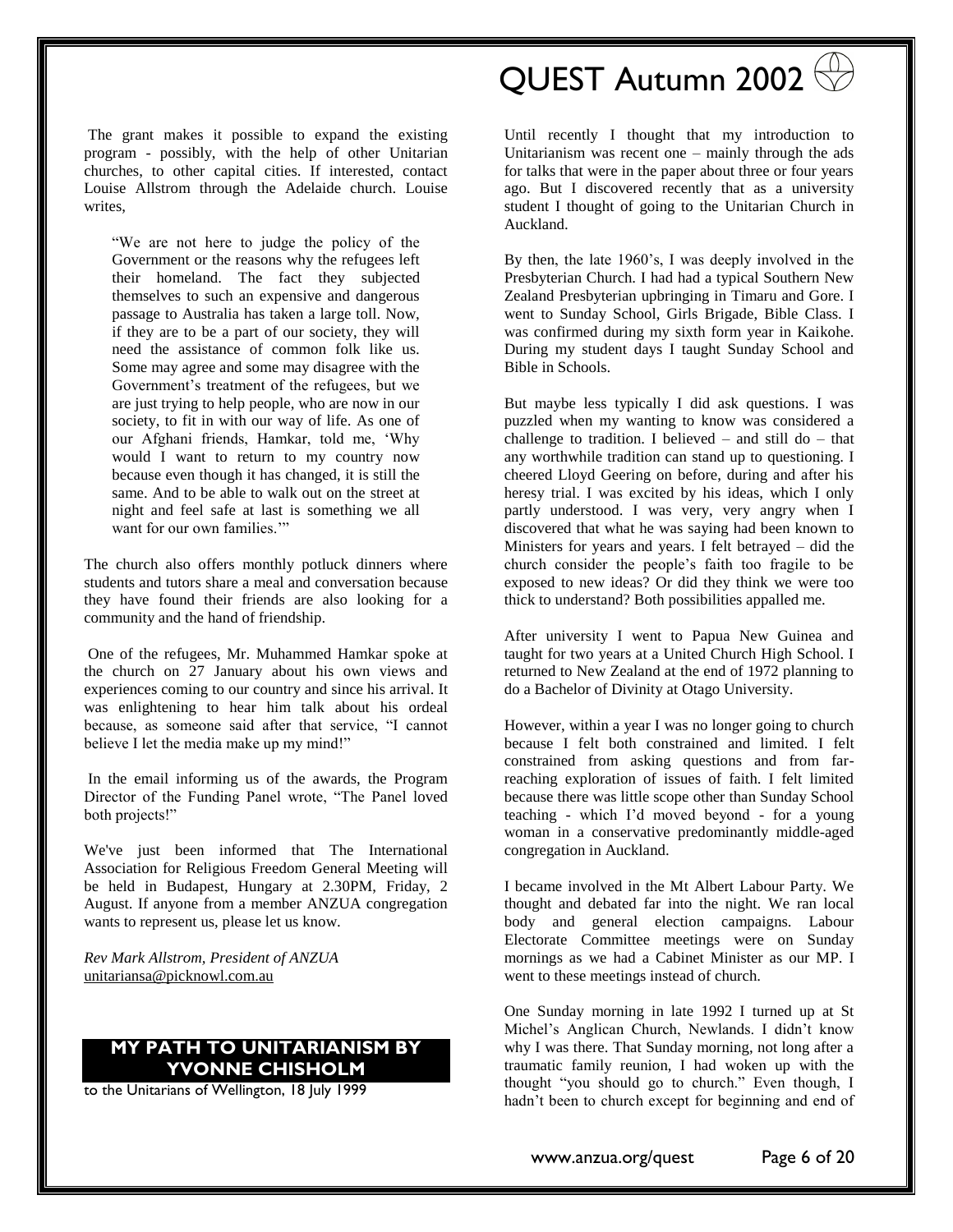#### term services at Roman Catholic schools I visited as a vocational guidance counsellor, I got up and went.

Still not knowing why, I kept on turning up every two or three weeks - any more might have meant being asked to get more involved and I wasn't ready for that. I only started going more often when the vicar made it clear I could move at my own rate. I enjoyed his sermons - well thought out, challenging to both the mind and the emotions. He encouraged us to think. He expected us to think. The first book he lent me was John Spong's "Rescuing The Bible From Fundamentalism."

I began to know why I was there. I started to feel God's presence. It was, and is, something I still can't explain. I wish I could – I am uncomfortable with unexplained mysteries; but I am learning to accept them.

However, soon I was having difficulty with aspects of traditional Christian beliefs – including some that were new to me.

I squirmed at the view that Jesus died for us or instead of us and that God had demanded this. Surely not?

Was I misunderstanding what I heard? No, that's what the communion service said. That what the transcripts of sermons said. I talked with people who told me that Jesus dying for them was what gave them life. The tone of their voice confirmed this. I was confused. What lit their faces up and gave them zest and enthusiasm appalled me.

Even more so, it undermined – and still does - my view of God as the positive – the life force – of the universe. For me, it turns God into a manipulative monster. It turns upside down my view of Jesus as someone to be respected and admired because of his deep relationship to God, his living life to the full, his revolutionary ideology and above all for making and then carrying through with dignity and without self-pity his decision to die rather than compromise his beliefs. It turns him into someone to be pitied - a powerless victim. I also disliked – and still do - the suggestion that I have his blood on my hands.

Then one Trinity Sunday we had the traditional concept of the Trinity explained to us. As a result it became clear, that while the doctrine could be interpreted in more than one way, it is a basic Christian belief. I found it a very strange and very disturbing idea. I could not accept it then; I cannot accept it now. To me God is God. Jesus is Jesus.

Continuing going to church became a challenge. I wanted to be there because that was where I experienced God. I also wanted to so in the company of others who had the same experience. But at times it was the last place I

# QUEST Autumn 2002

wanted to be. I would be in tears. Also, I didn't want to hear statements that:

- put humans down ("We are not worthy even to eat the crumbs from under you table")

- exhort us to live life in a dependent child-like way (so we and all your children will be free) or encourage us to be victims

- promote hierarchical views especially those that imply limited direct access to God (which we offer through Jesus Christ our Great High Priest).

At first I kept quiet about my ideas and reactions. I was careful to whom I spoke - mainly as a result of some of those I spoke to first being surprised if not appalled at what I was saying. It was as if I was talking a foreign language or coming from another planet. One person told me I was a Unitarian and so shouldn't take communion. I was appalled at this statement, not so much its content as the assumption that the decision wasn't mine to make.

Some I spoke to listened, a few understood, some even felt the same way. Some of those who listened, and still listen, are people with a traditional Christian faith who are secure enough in it to listen to what I am sure they consider heresy. I am grateful to them for listening to me, for trying to understand, for sharing their faith and for accepting me where I am.

I continue to struggle within the Christian Church. They are times of laughter and joy. There are times of despair and tears. There are times when I know I belong. There are times when I feel I don't, that I shouldn't even be there. The times when I know I belong are those when I hear my God spoken about. The times when I don't are when I hear of a God who demands total obedience and sacrifice.

Reading and hearing the views of people like Lloyd Geering, Marcus Borg, John Spong and Robert Funk sustain me during my journey. More important than helping confirm many of my views and helping me to understand why I reject some of theirs, they have provided the example of a process I need to follow to develop my own spirituality  $-$  to gather evidence, to think clearly, to be true to myself and to be open to all possibilities. (This was why I used the reading I did from Robert Funk's "Honest To Jesus" at the beginning of this service.) They excite me – what might they think next?. What might I think next? It is through their words, which follow from their process, that I feel God.

John Spong in particular has enabled my heart to soar. When he was in New Zealand two years ago I was experiencing work-related burnout. I ended up in tears

www.anzua.org/quest Page 7 of 20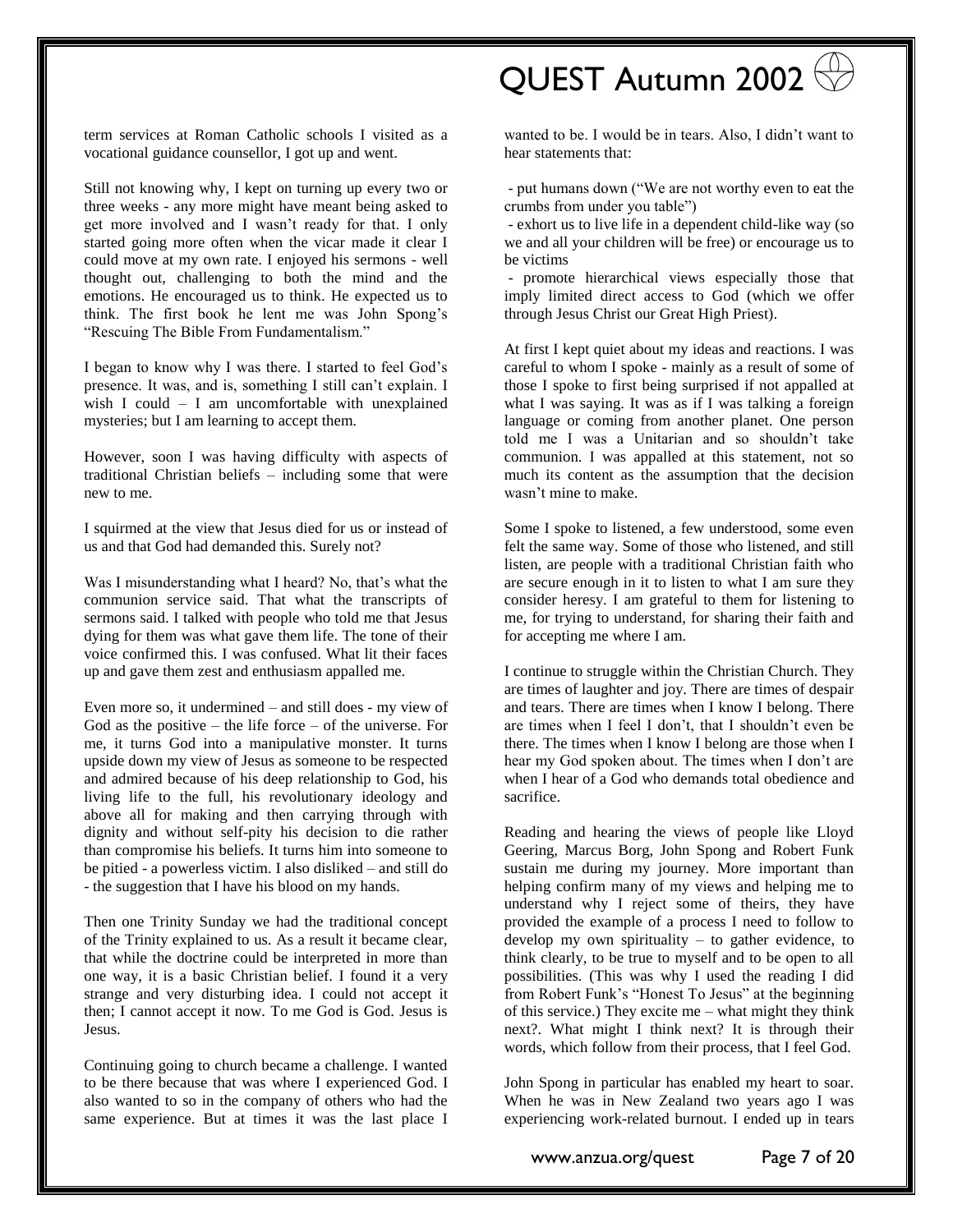each time I heard him speak. I came to realize that what I reacted to was his statement that the message of the Gospel is that God wanted us to live fully, to love wastefully, and be all that we can. I compared my life to that and felt the difference. While my breakdown was still to come the recovery began then.

Reading books for an assignment on Unitarianism as part of a Massey Religious Studies paper I did a couple of years ago also excited me as I traced its evolution within and from Christianity and its development beyond this. It also made me realize my views had a reputable history. I no longer feel vulnerable when people tell me my views are weird and that no-one else thinks as I do. Unitarianism's challenge to incorporate people of all types of beliefs is exciting. The freedom of thought exhilarating and liberating.

At the moment I am on a journey to discover why some of the traditional Christian beliefs upset me as much as they do. I would like to be able to disagree with them as I can other points of view or beliefs without becoming upset. Maybe more about this journey on another occasion.

*Yvonne Chisholm* [yvonne.chisholm@paradise.net.nz](mailto:yvonne.chisholm@paradise.net.nz)

# This is what you shall do:

Love the earth and the sun and the animals, despise riches, give alms to everyone who asks, stand up for the stupid and crazy, devote your income and labour to others, hate tyrants, argue not

concerning God, have patience and indulgence towards the people, take your hat off to nothing known or unknown nor to

any man or any number of men, go freely with powerful uneducated persons and with the young and with families, read these leaves in the open air every season of every year of your

life, re-examine all you have been told at school or church or in any book, dismiss whatever insults your own soul, and your very flesh shall be a great poem and have the richest fluency not only

in its words but in the silent lines of its lips and face and between the lashes of your eyes and in every motion and joint of your body

Walt Whitman

## <span id="page-7-0"></span>**COLUMN: HOW I BECAME A UNITARIAN**

Every issue we ask people to write and share with us how they came to call themselves Unitarians. If you would like to share then please write to at **bwillow@esc.net.au** 

Dear Quest**,**

It is difficult to pinpoint one reason why I have chosen to belong to the Unitarian Church. I first heard of

# QUEST Autumn 2002

Unitarianism via the Sydney Church's Anniversary interview on ABC Radio National. Snippets of a 'creedless Church" and other like comments raised my inquisitive response..

I attended local worship services and found them to be most appealing. They seemed very inclusive of a variety of points of view, they were inclusive of all ages, there was a definite feeling of respect for creativity among members, while the sermons were wide-ranging, challenging, thought-provoking and inspirational.

Over the years I have been somewhat of a professional "non joiner"…yet here I am almost two years later, not only an official member, but an involved participant in the Church's services and many related activities.

With this passage of time. may I respond to the potential assumption that being a Unitarian is an "easy ride" because you can just "believe what you like". On the contrary, I have found the quest for truth concerning life's mysteries to be extremely challenging, at times frustrating. To find your own true meanings puts much pressure on self-assessment and who ever said that would be easy!

I have great respect for the effort and wisdom of our Minister, Rev Mark Allstrom; I am in awe at the energy and effort of the various committee workers; and I owe much gratitude for the welcoming warmth of fellowship so generously offered by our Unitarian community.

*Don Bilney Norwood Church, Adelaide*

#### ುಂತ

Dear Quest,

The reason I came to the Unitarian Church was that it was located just a short distance from my new home.

I immediately liked:

- 1. The non dogmatic ethos I was not required to accept an established creed.
- 2. The energy demonstrated by the congregation
- 3. The welcome I received
- The music hymns which made sense, and the quality of piano playing
- 5. The coffee

I stay because I feel valued, because my involvement is offering opportunities to develop new skills and participate in new activities, but most of all because the message I hear is consistently affirming, constructive, and challenging.

www.anzua.org/quest Page 8 of 20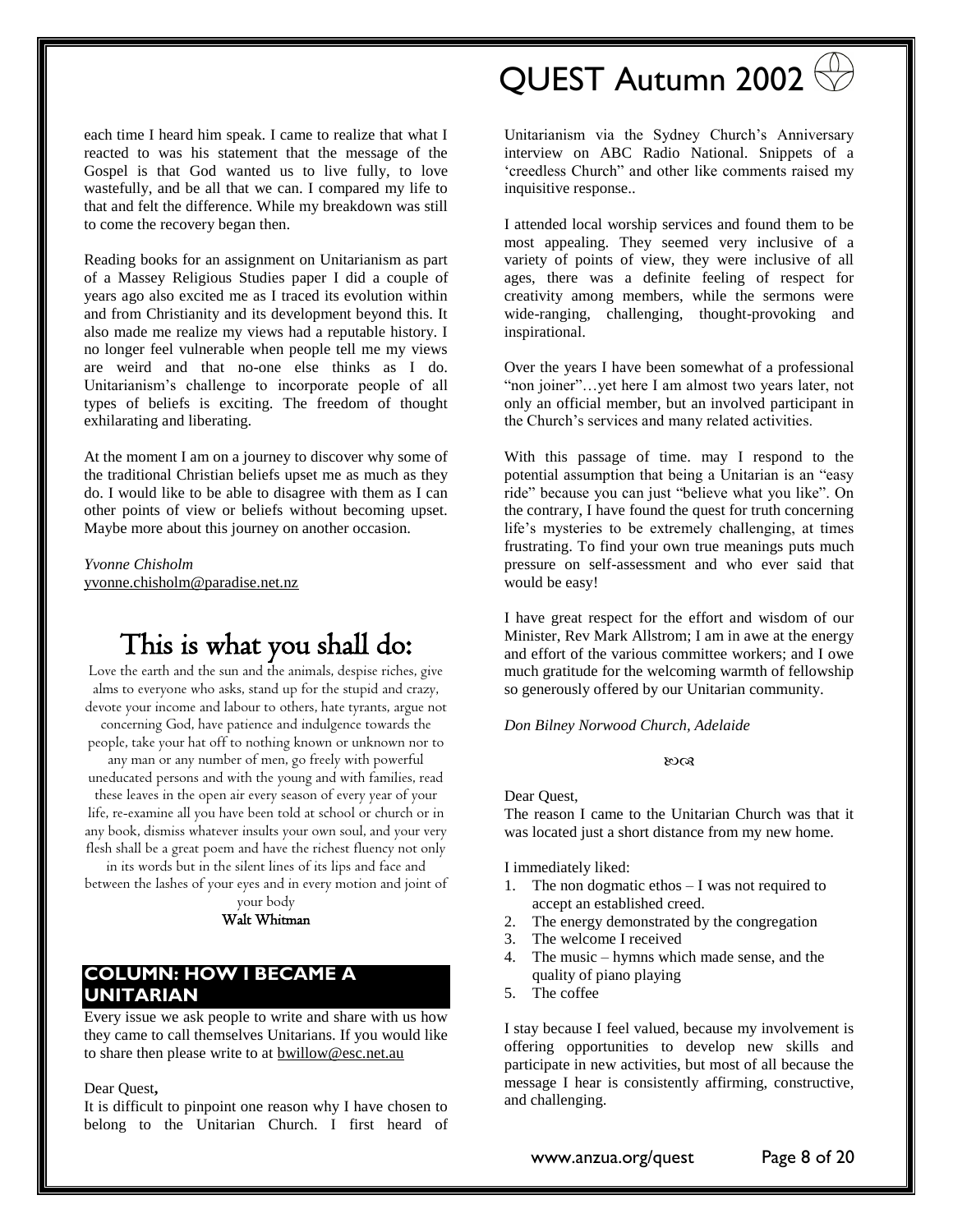*Peter Daughtry Norwood Church, Adelaide*

#### ಣ

#### Dear Quest,

About a year ago I did a quiz at BeliefNet.com. This quiz may at first seem trite and superficial but I found it incredibly illuminating, very accurately reflecting the sliding scale of personal appeal that each major tradition held for me, but curiously at the top of the list was Unitarism Unitarianism (second only to Liberal Quakers). While I knew of and greatly respected the Quakers, I could not accept the idea of Jesus as God, my vaguely formed ideas of God have always been anti-trinitarian. And as for the Unitarian Universalists, who the hell are they, what an ugly name, I'd never heard of them.

But even a glance at a few web sites, greatly excited me. The long and proud historical tradition, the incredibly impressive list of notable Unitarians, the idea of personal theology, the acknowledgement of truths in virtually every strand of human spirituality and above all a profoundly satisfying and liberating concept of the nature of truth. That Absolute Truth (as claimed by most world outlooks including many secular) is by very nature intolerant and opens the way to all the savagery and barbarity that religions, sacred and secular, have unleashed upon the world.

Whereas the truth as espoused by science and reason and Unitarism, a truth that evolves to reflect the everunfolding revelation of Creation, suddenly opens up before me the vast wealth of human spiritual experience, no longer hidden behind the terrifying claims of Absolute Truth. I am now free to explore and develop my own spiritually, free of the fear of being trapped, free to sift through and accept the teaching of The Prophets, Jesus, Buddha, Mohammad and the scared texts on my own terms and come to my own experience of the nature of the Divine.

*Jock Mackenzie, Unitarian Community of Victoria (UCV), Melbourne.*

#### $8003$

#### Dear Quest,

I have frequented many churches and not been a member of any until I came across Unitarianism. As a girl in Liverpool, England, I witnessed much violence when the bands, the followers, the pageantry of the various Orange Lodges met up with the processions, the madonnas and the passions of the Roman Catholics. Sand was thrown into children's eyes, bottles were smashed and menacingly directed at people's heads. Religion seemed a hostile thing to get into. I was not to know at that time

# QUEST Autumn 2002

that there were different churches scattered all over England who called themselves Unitarian.

Many years later I found myself 'spiritual shopping'. I tried many traditional and alternative belief systems. As a feminist I found many to exclude my principles and there always seemed to be a spiritual glass ceiling as to how far a woman was allowed to 'believe and grow'. The charismatic groups, although alluring at first (I can see their appeal) with their emotion and high powered energy were far too restrictive and I couldn't tolerate their attitudes toward women. I found on the whole that these various groups fell into two categories. One's that were cerebral and others that were emotional. I didn't want to make the choice between all heart, or all head, I wanted both!

Near the end of my search I saw an advertisement for a church in which the words "deeds not creeds" jumped out at me. The following Sunday found me entering the Norwood Unitarian meeting house where I was immediately struck by the warmth and the intelligence of the people there, and the creative inclusive atmosphere, it fairly buzzed. So, I had found head and heart together at last! But what about the woman question? Well, it was womb felt to discover that there was complete freedom for women and indeed the Unitarians were the first to ordain their women – and that the forewomen had made it their business to clear their hymnals of offensive religist words alluding to sin, blood, etc. What proactive women I thought – this is the place for me. I don't want to be tolerated, I want to be proactive in my spiritual journey and growth..

And so, I am still at the Unitarian place in Norwood, South Australia. It is an inclusive community with democratic principles. Everyone is valued. There's always something going on, lots to be involved with if you want, and the Sunday worship that brings us all together.My Sundays have never been the same since! And my woman spirit has found a harmony in Unitarianism with the feminist, pagan, Buddhist that I am.

*Barbara Willow, Norwood* 

#### ಣಂತ

#### Dear Quest,

I became a Unitarian in June 1966 when I was aged in my mid-thirties. Seemingly a large number of people change their religious beliefs in later life, unless they happen to be born into a Unitarian family.

I was nominally brought-up as an adherent of the Church of England, but I never remember my parents

www.anzua.org/quest Page 9 of 20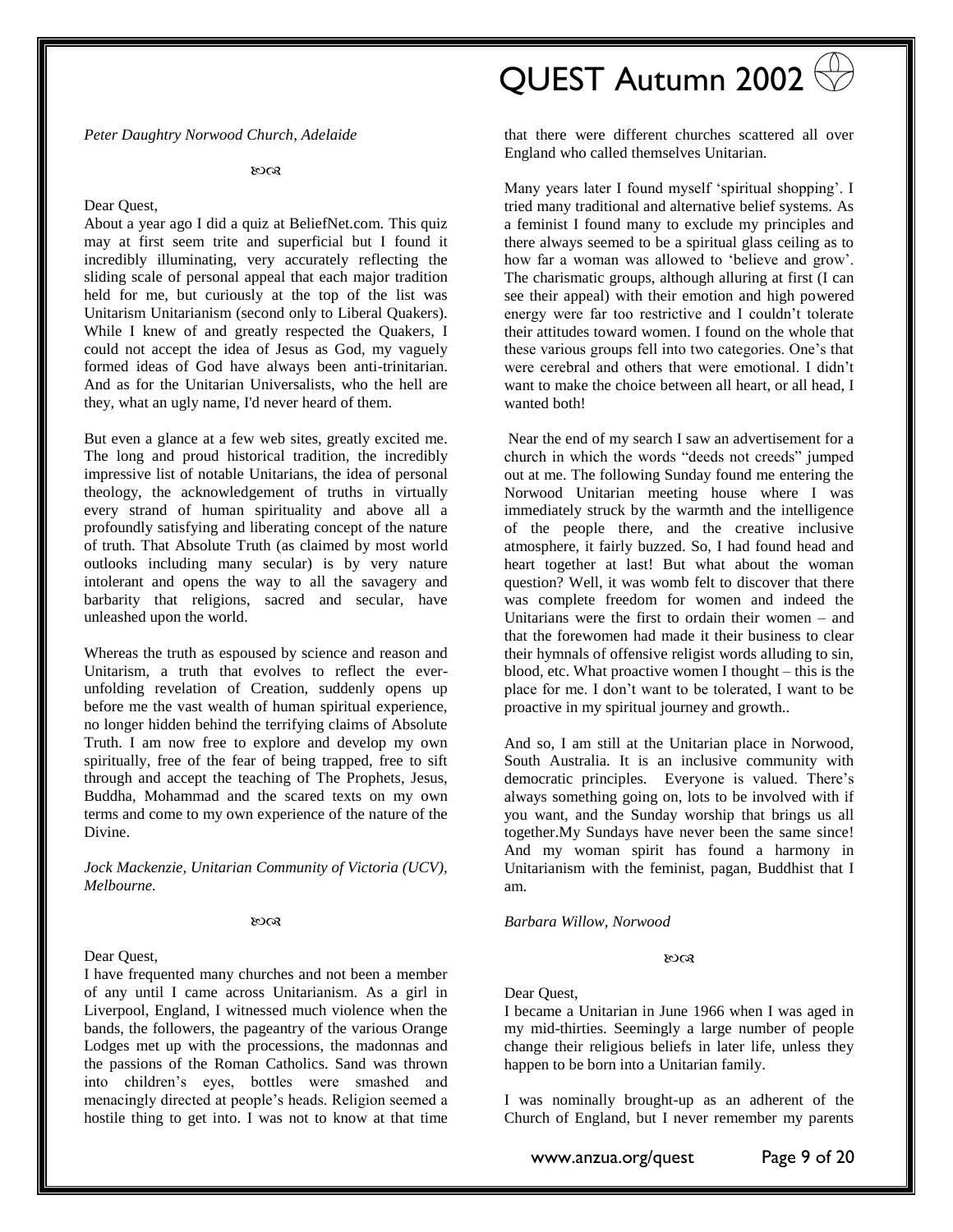ever going to church. The teachings of orthodoxy just flowed over me and in fact I was never baptised at all.

In my reading I had come across unorthodox statements by others and became interested in them. I read quite an amount of the Bible and started to make my own interpretations that satisfied me.

About the middle of 1966 I saw a large advertisement in the "Herald" inserted by this church (the Rev. Bert Watson was minister at the time). I read it and agreed with the statements made. I wrote for more information and then attended a service. That led to further meetings. So here I am!

#### *Evan Davies, Sydney Unitarian Church*

ಣಂತ

#### Dear Quest,

I grew up in the Methodist Church, at Eastwood, in Sydney, where I became a qualified lay preacher. This church had a large congregation and a wide cross-section of Christian viewpoints. I found myself gradually moving towards the liberal wing.

In England in 1963 I found that I was further influenced in this direction. I heard two prominent liberal Methodist speakers, Dr. Leslie Weatherhead and Dr. Donald Soper. More radical, though, was the book "Honest to God" by Bishop John Robinson, just published. It opened up new ways of thinking of God.

Back in Australia, I realised that my long interest in Mahatma Gandhi was giving me a more flexible approach to Eastern Religions in general. I decided that I no longer wanted to be active in the Methodist Church. I knew of Unitarians from my reading of church history, and I discovered there was a Unitarian Church in Sydney.

I became a member in 1972, and have found it to be a place where I can be free and honest, and make friends of like mind.

*Peter Berry (Lay Minister) Sydney Unitarian Church*

#### 8008

#### Dear Quest,

I am one who did not choose Unitarianism in the first instance, but (in a sense) came to it from birth. I am the son of a father who had come to question his Anglican roots, and a mother who had come to question some of the Methodist teachings of here youth, and our family became involved in the local Unitarian fellowship when I was younger than I can remember. If it were possible to be

# QUEST Autumn 2002

'born' a Unitarian, I guess that would describe my way of coming to the faith. However, I do not really feel that I was born a Unitarian, but rather that the process of discovering my religion began on that day, continued throughout my childhood, and will (I hope) continue for the rest of my life.

As a child it was difficult to manage the tension created by having beliefs that seemed at times to be at odds with many around me. For a child, I think it can be hard to find any middle ground between those who 'believe in God' and those who 'do not believe in God'. I felt very uncomfortable on any occasion where I was in the presence of any sort of religious service, and when my parents suggested one day that we might attend a local church service in the interests of being open-minded, I resisted strongly, unable to understand why they would want to be part of anything that promoted beliefs that I knew we did not share.

My ideas have evolved since that time, and I am now more inspired by ways in which we as Unitarians can move closer to those of other religious persuasions, including those who belong to various Christian denominations. This certainly does not mean compromising my own beliefs (I couldn't even if I wanted to), but rather looking beyond religious dogma to the deeper question of what we share as human beings. In short, I have found that 'dialogue' is much more meaningful as a way of understanding people than the religious labels we each choose for ourselves. Seven years ago I joined the Sydney Unitarian Church. Like some but unlike others in this world, I ultimately chose the religion of my earliest upbringing, but this time I made the choice for myself.

*Peter Roger (Church Organist) Sydney Unitarian Church*

## <span id="page-9-0"></span>**RELIGIOUS EDUCATION BY GILLIAN COLLINS**

FOR CHILDREN AND YOUTH IN A SMALL CHURCH COMMUNITY

By Gillian Collins Phillip Island, Victoria, Unitarian Community of Victoria

The first step  $-$  be practical  $-$  you must have supplies if you are going to engage children and youth in activities that make them happy. You need paper, scissors, books, yarn, pens, paints and brushes, glue and sparkly stuff. These will need to be stored in large plastic tubs at a member's home, and available every week.

www.anzua.org/quest Page 10 of 20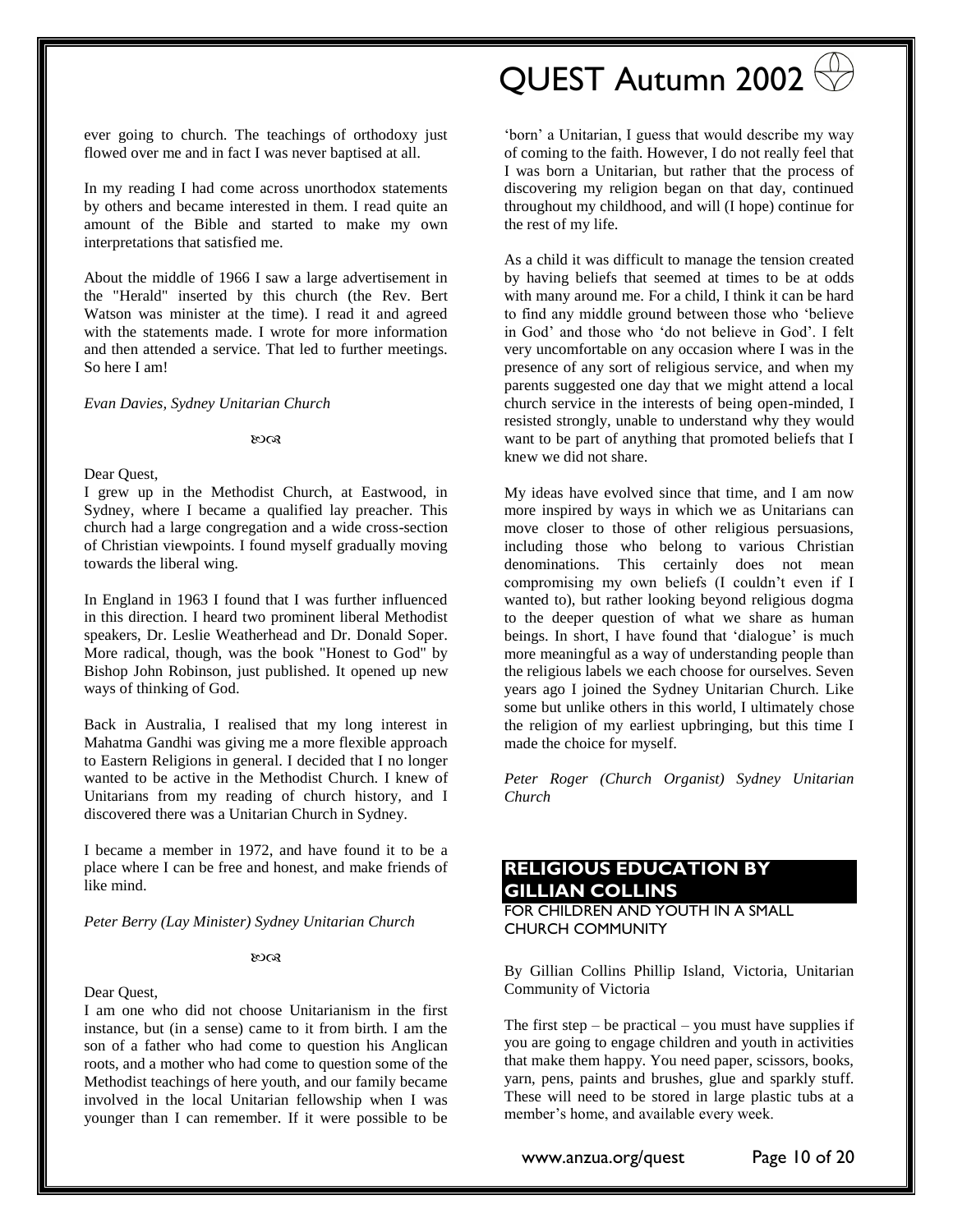Next - don't give responsibility of religious education to one person. You will burn them out and exclude yourself from one of the great spiritual journeys – teaching a child.

Never forget the basics of your responsibility as an adult, even if you only have one child. Get all necessary name, address, birthday and health details, plus a signed parental permission for participation. Children may need a drink and snack during church school. It gives them an attention break, and allows for socializing.

Base your program on values and ethics, and consider developmental needs of each age group. Make Church school fun, and the children will want to come back. Religious education meets different needs than regular school, though maybe using some of the same methods. Remember always that children are challenged every day by ethical and moral dilemmas, and may be experiencing personal trauma, just as adults do. Church is not therapy, but it should manifest unconditional love.

If there are a small number with large age spans, consider the older children as role models and mentors for the younger ones. With multiple age groups, a project orientation may be better, and then each age group can have a task appropriate to their capacity. Keep the tasks simple, and able to be accomplished in one session if possible. Older children will enjoy the challenge of more complicated projects

Consider the UU curriculum "Coming of Age" for your teenage members, no matter how many you have. It may be more important if you have a small number or even one. Adults are guaranteed a challenging and engaging experience.

Decide on your program focus for the year in conjunction with the adult conveners so that you can provide possibilities for cross-fertilization and inter-generational activities. Look at material available on the Unitarian Universalist Association of North America web site – [www.uua.org](http://www.uua.org/)

There is great material available on the site, and by purchase of material through Beacon Press, the UUA publishing house. If you only purchase one curriculum a year, you will build a strong program base, and they are easy to use by even the least experienced adult.

Try to have inter-generational events with some regularity. Have the children participate in your service if possible, even if only to light the chalice and say a few hopeful words. Have them participate in "joys and concerns" if possible. The more children are involved in the service, the less special programming needs to be planned. Use the program focus of the adult service as a

# QUEST Autumn 2002

springboard for the children's program. If you are investigating peace issues in the adult service, for instance, have the children discuss how they make friends, and what they do when conflict arises with peers.

Good conflict resolution skills are powerful tools, and help our children on their journey to understanding Unitarianism. Which is what church school is all about, whether you are a small or large congregation.



Uluru by Gillian Collins

#### <span id="page-10-0"></span>**MEMBERSHIP REPORTS**

## **A D E L A I D E**

#### **The Unitarian Church of South Australia**

99 Osmond Terrace, Norwood, Adelaide 5067 ADELAIDE, South Australia Service: 10:30am Sundays

Contact: [Rev. Mark Allstrom](mailto:unitariansa@picknowl.com.au)  unitariansa@picknowl.com.au Phone: +61 8 8332 2803 Fax: +61 8 8332 5609

Hello Everyone. Isn't this a great layout? Thanks to Jock of the Victorian fellowship for putting it together. You've certainly added to the flavour Jock!

Now, what else have we been doing in Adelaide besides helping to gather interest and copy for the newsletter? We had a flower communion on Christmas Eve – we've been celebrating this now for three years. We deck out an old war cannon with flowers By using an instrument of war as a backdrop to our petals of peace we hope in some way to counteract the old message and imbue it with new hope and meaning. Other faiths usually join us on the grass median strip and although not quite a traffic stopper, our readings, singing, and

www.anzua.org/quest Page 11 of 20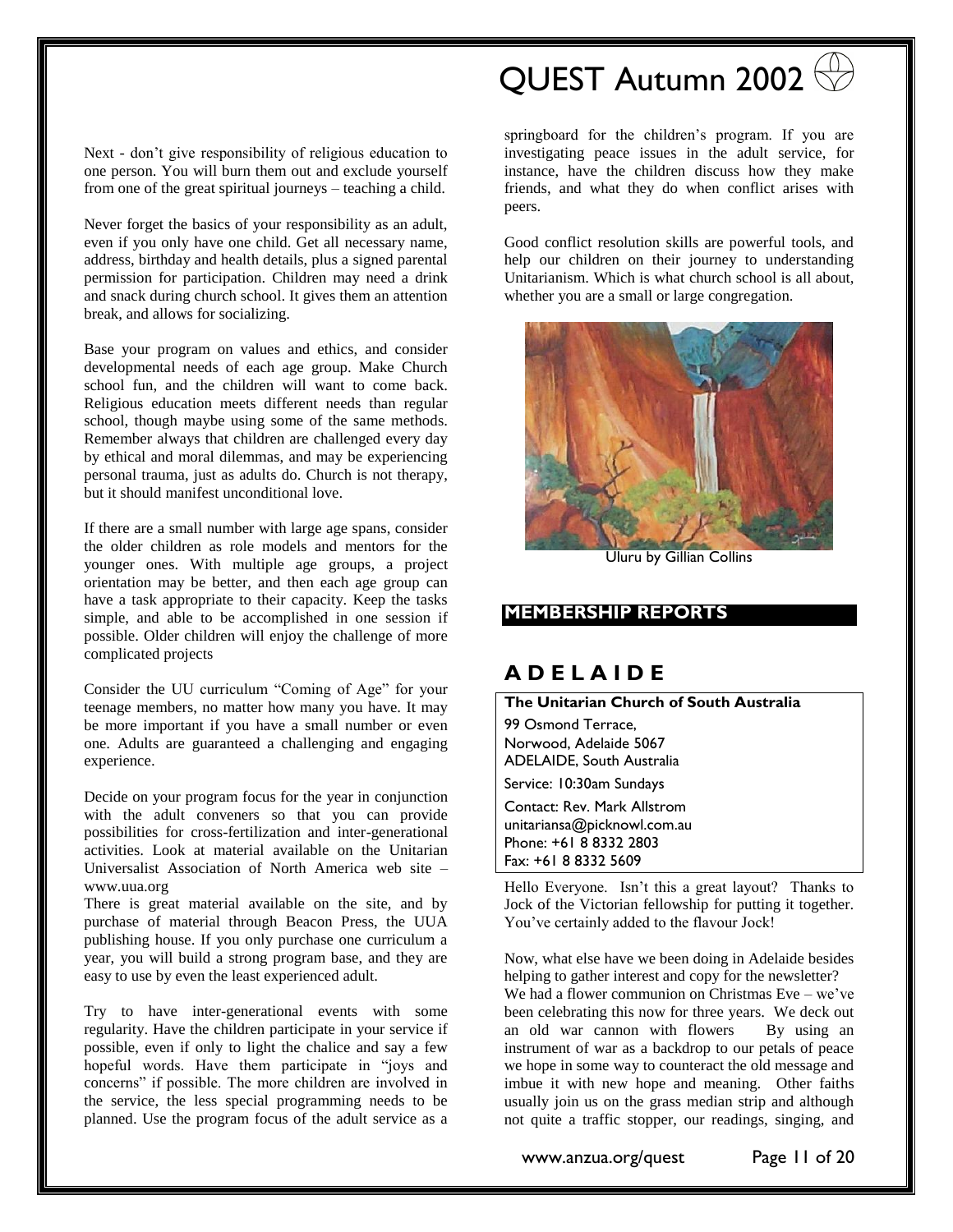music, would give out good vibrations to the passers-by.

In March we celebrated the Jewish Passover with a shared Seder Meal and Service in which both children and adults attended. There was an air of solemnity to begin with. Various foods were passed around and shared. The children were actively engaged in the readings and handing out the food. It was interesting and informative to celebrate another belief system's ritual. It made me think how we as Unitarians would celebrate one of our rituals (?) and with what foods?

Whilst Mark Allstrom was away in the month of May we continued our services with lay preachers. Unitarians seem to be a creative inventive lot – and we had no trouble finding speakers from our own congregation. One of the addresses is printed later on in the newsletter, by Daryl McCann. We also had different worship leaders during this time to take the service – giving more people an opportunity to take to the pulpit! Although a privileged experience, we were glad when Mark returned to resume his position in the pulpit.

We had our Pilgrimage, which is becoming an annual event. That means walking from Shady Grove down to the city to Norwood. It takes about  $7 - 9$  hours. Warm soup and foot massages welcomed the pilgrims on their return to Norwood.

Our monthly discussion group continues monthly – with provocative titles like "where was God born?" The Women's League continues their monthly shared lunch, activities and talk; they now include some of their menfolk. It always feels chatty and cosy whenever I've been around. The Women's Group has sustained its interest with various topics discussed monthly about women's journeying.

The Afghani Group has taken off. Apart from the obvious help and support our Afghani friends receive, it gives some us a chance to use our gifts and skills in very practical ways. There is a teaching programme, which involves home visits and outings for shopping, places of interest, and advocacy if necessary when dealing with social services etc. The potluck nights are well attended and give us all an opportunity to break down the boundaries and see each other as people learning to relate meaningfully with each other.

The energy is building for the Conference next year. We are going to be very busy. We've started having meetings about the programme, billeting, catering and the like. Busy times often bring people together. It is certainly energising. I hope Unitarians from all our fellowships can come. Maybe hire a bus? Prepare for a group booking, or share a vehicle and motor over. However you do it – don't miss it! It will be worth your time and effort. It's

# QUEST Autumn 2002

really an amazing feeling being all together – a chance to experience our strength and to be inspired. And besides, Adelaide is a good place to have a holiday! See you then.

Barbara Willow

## **A U C K L A N D**

**Auckland Unitarian Church** 1A Ponsonby Rd, Auckland 1 New Zealand Service: 10:00am Sundays Contact: Sue Radics\_radics@ihug.co.nz Phone: + 64 9 378 0112

Gill Violett is the new Chair of the Management Committee. She has been a member of the church since her arrival with her family from Cape Town, South Africa. That was 8 years ago. She was delighted that there was a Unitarian church in Auckland as she is a third generation Unitarian. This coming year is going to be a full and exciting one for Auckland for a number of reasons.

Firstly, Lini Nyenkamp is setting up systems and putting procedures in place for us to have a paid administrator. This will help us be more efficient. We are also looking forward to the return of Dick and Mary Weston-Jones in August because their month in March with us was so positive. They will also be assisting us in finding a settled minister.

We loved having Dick and Mary as they were enthusiastic, very energetic and practical. They created order out of the chaos of the church office and its systems. Dick's communication skills are admirable from the pulpit, via his letters and in face to face meetings. Because of the difficulties we have had over the last few years many of our members and adherents had stopped attending. Dick made a dedicated effort to contact everyone either in small group sessions or private visits to those who perhaps felt uncomfortable meeting in a group or had private issues to discuss. Through his efforts the numbers at services increased. Dick and Mary have left us feeling enthusiastic and motivated again, inspired really that we can survive.

Our RE programme for our youth group this year is focusing on visiting other religious groups while at the same time exploring how we are different and exploring what place we have to play in society. This is expected to be most stimulating.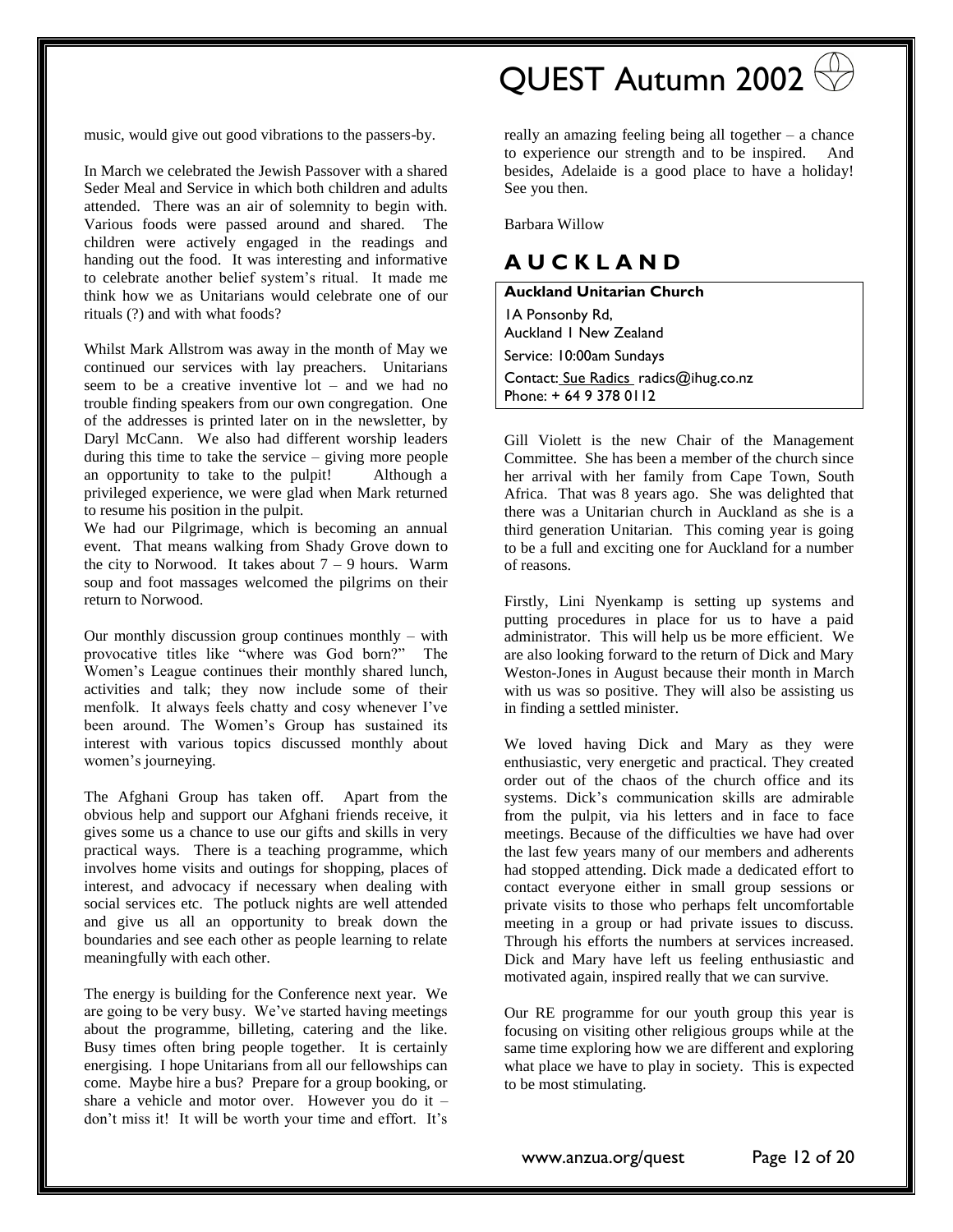## **B L E N H E I M**

*Marlborough Unitarian Fellowship*  47 Hospital Rd, Blenheim, New Zealand Meetings: 10.30am 1st & 3rd Sundays Phone +64 (0)3-578-1071

Contact: [Doug Stafford](dougjoy@xtra.co.nz) dougjoy@xtra.co.nz Venue: Plunket Rooms, Bythell St, Redwoodtown, Blenheim

The Marlborough Unitarians are a small group that meet fortnightly and we have all come from a variety of religious backgrounds.

Our recent meetings have covered a wide range of topics. Our speakers have come both from within the group and also visiting speakers, and all have provided stimulating and thought provoking sessions with opportunities for discussion and dialogue.

We had a session on Celebrations and all shared their thoughts regarding these special days and their significance to us. Do we have freedom of choice? This curly question was posed by one of our members and a lively discussion ensued as a result.

We had a session about China, given by a visiting speaker who had spent time there with his partner teaching English to Chinese students. This was a fascinating insight into a vast and often unknown country.

Religion, Gods and Afterlife was a topic explored by one of our members and this was followed by a session on 'East meets West'-a service conducted by a Buddhist friend of our group.

We have also been fortunate to have visiting speakers including Dick Westin-Jones and his wife, from America, to come and share with us.

As can be seen our programmes are varied and a small but committed group work hard to provide a stimulating programme to broaden all of our horizons.

Bev Frost

## **B R I S B A N E**

*Brisbane Unitarian Universalist Fellowship* PO Box 30 Wilston, Queensland 4051 Australia

# QUEST Autumn 2002

Venue: Building 38, University of Queensland, St.Lucia Meetings: 11:00am every 1st and 3rd Sunday of the month

Contact: [Helen](mailto:73021.3357@compuserve.com)  Phone: +61 (0)7 3379 9337 or +61 (0)7 3356 8175

- At annual general meeting towards the end of last year we agreed to meet  $1<sup>st</sup>$  and  $3<sup>rd</sup>$  Sundays of each month. This was done to align with Toowoomba who meet every  $2^{nd}$  and  $4^{th}$  Sunday.
- We are planning to hold a combined social gathering / service on Sunday June 30 for the Brisbane and Toowoomba members. This will be held at Wivenhoe Dam, which is a similar distance for each group to travel, and will combine a service led by Jed Perkins with a social gathering. We are keen to see how this will develop.
- We are still seeking to attract a visiting minister from abroad but it appears the international events of late last year have affected the plans of many. Whilst the prospect of a short visit (as opposed to an extended stay) is still possible for one of our contacts it is becoming more and more unlikely as time goes by. As always however Mark Allstrom has another lead ……… watch this space.
- The BUUF "Banner" has not progressed too far since the last newsletter however this is still in the pipeline.
- One of the highlights of our meetings has been the BUUF Choir led by Alisen McLeod. As part of her music studies at Queensland University Alisen is absent on a teaching practicum. She is greatly missed as is the fun of singing and the contribution live voices make to our Sunday services.
- The sad plight of asylum seekers incarcerated in Australian detention centres prompted the Fellowship to write to the main Brisbane paper on the issue. Whilst the letter was not amongst those published we have decided that letters to the editor could provide a forum for putting our views forward on a variety of issues and we intend to encourage this activity. (Note that letter writers must first discuss the issue they wish to address with the membership before writing on behalf of all members).
- Some very good news for this year is the recent contact by Kathryn Crissman and Stephen Myers who are living in Evans Head northern NSW. Kathryn originates from the US and has completed her formal ministry training though has not yet

www.anzua.org/quest Page 13 of 20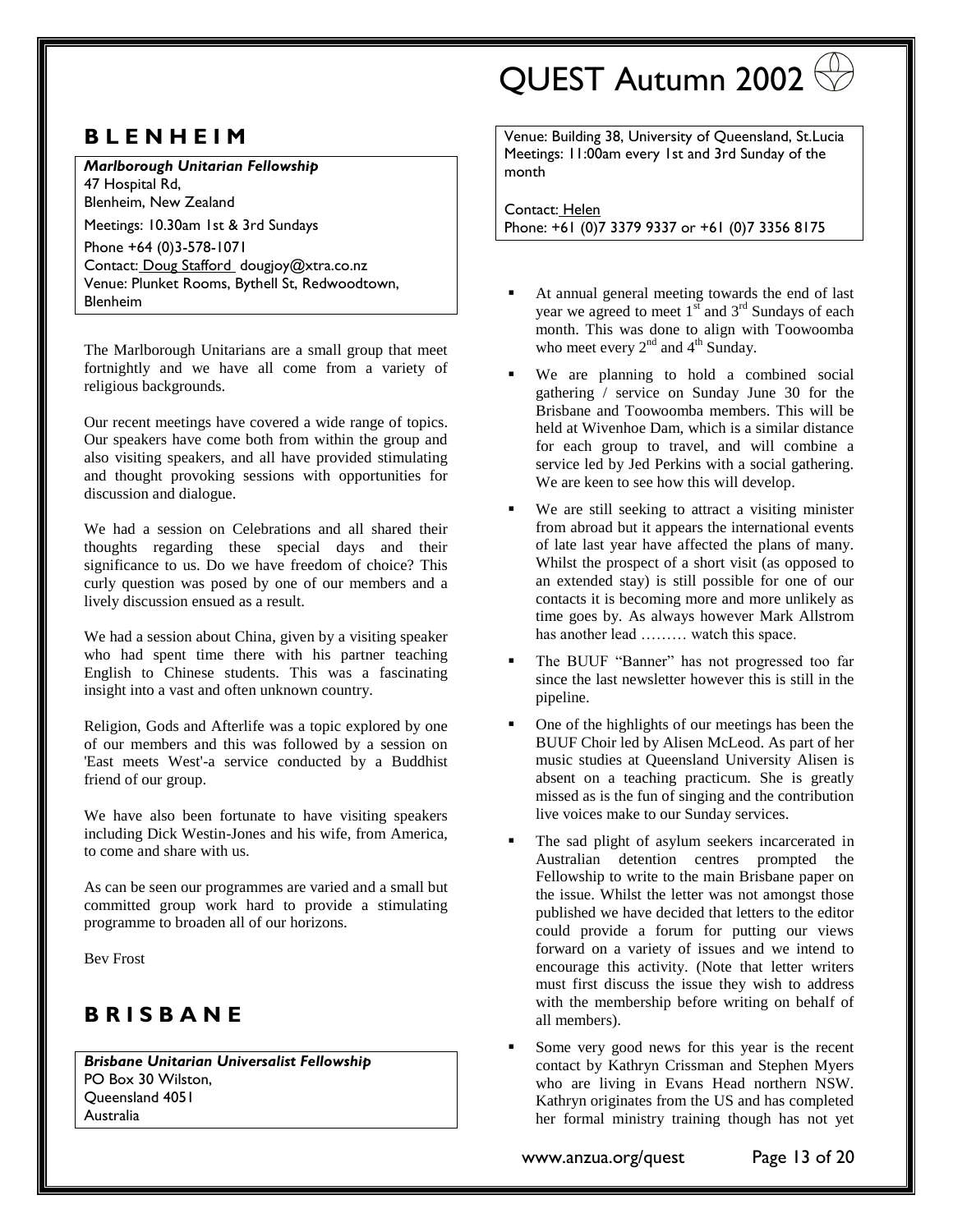been ordained. She is keen to achieve this so we are discussing the possibilities of how we may both benefit from their involvement within our group.

- Our travelling "potter" Ian Currie has returned from America following another lecture tour discussing specialist pottery glazes. We welcome his return and involvement within our group. Note Ian is also one of our keen choir members as well.
- We have just received word of the return of Dick  $\&$ Mary Weston-Jones to the Southern Hemisphere and also the preliminary agenda for the wUUrld's Australia (the Australian version of UUWhale Coast tours) tour for 2003. Whilst this is all a long way in the future there is much planning to be arranged.

Leo De Groot

## **C A N B E R R A**

*Unitarian Universalists in ACT* 8 Von Guerard Crescent North Lyneham ACT 2602 Australia Unitarian Universalists in ACT (Canberra) Occasional Services

Contact: [John Maindonald w](mailto:winjohn@ozemail.com.au)injohn@ozemail.com.au Phone: +61 2 6230 4937

## **CHRISTCHURCH**

#### **Unitarians of Christchurch**

30 Reserve Tce Lyttleton, Christchurch, New Zealand

Venue: Arts Centre Function Rooms, Christchurch Meetings: 10:30am 1st, 2nd & 3rd Sundays

Contact: [Alastair Mackintosh](mailto:alimac@chch.planet.org.nz) alimac@chch.planet.org.nz Phone:+64 3 384 9099

At the end of last year the Unitarians of Christchurch started the process of working out a mission statement. Much worthwhile discussion did not produce a form of words but a great deal of mutual understanding, which perhaps would not have happened otherwise. A smaller group of us went for a "retreat" on Banks Peninsula in February to finalise the process and came up with the following:

With openness and in accordance with Unitarian Principles, we come together to share in our continuing commitment to a free and loving search

# QUEST Autumn 2002

for spiritual meaning and to the expression of that meaning in our community and in our lives.

This was an adaptation of the mission statement from the Unitarian Church at Palo Alto, California, which had been favoured by our members in the previous meetings.

We are a small group with some 40 members on the mailing list and about 15 regularly attend the services, which are on the first three Sundays of each month. Most of our meetings are facilitated by our members, but we have been lucky this year to have had contributions from Doug and Joyce Stafford from the Blenheim group, who talked about Gandhi and his nonviolent approach to dissent, Rev. Ian Crumpton, President of the Sea of Faith who spoke about the Evolution of Belief, and a visit from Dick and Mary Weston-Jones who could not fit in a Sunday but came to one of our regular Friday evening Pot-Luck dinners.

There has been much discussion recently about reinvigorating our group and perhaps increasing our numbers. One of the hopes we had was to have an interim minister. At the moment it looks as if this plan has fallen through. However the group remains in good heart and we extend a warm welcome to anyone passing through Christchurch to visit us in the function rooms of the Arts Centre above Annie's Restaurant and Bar

[Alastair Mackintosh alimac@chch.planet.org.nz](mailto:alimac@chch.planet.org.nz)

## **M E L B O U R N E**

*Unitarian Community Victoria* 72 Powell Street, Regent VIC Australia Meeting: 3:00pm 1st & 3rd Sundays Venue: See website Contact: [Jock Mackenzie](mailto:jockmackenzie@yahoo.com.au)  Phone: + 61 3 9380 1636

Unitarians in Melbourne, both old and new, came together to form a new fellowship in Melbourne called the Unitarian Community Victoria (UCV) on the 3rd February 2002. Since that first meeting, another service has been held, plus three other meetings to work on our incorporation and further discuss who and what we want to be.

A statement of purposes has been developed that will be included in our incorporation papers:

www.anzua.org/quest Page 14 of 20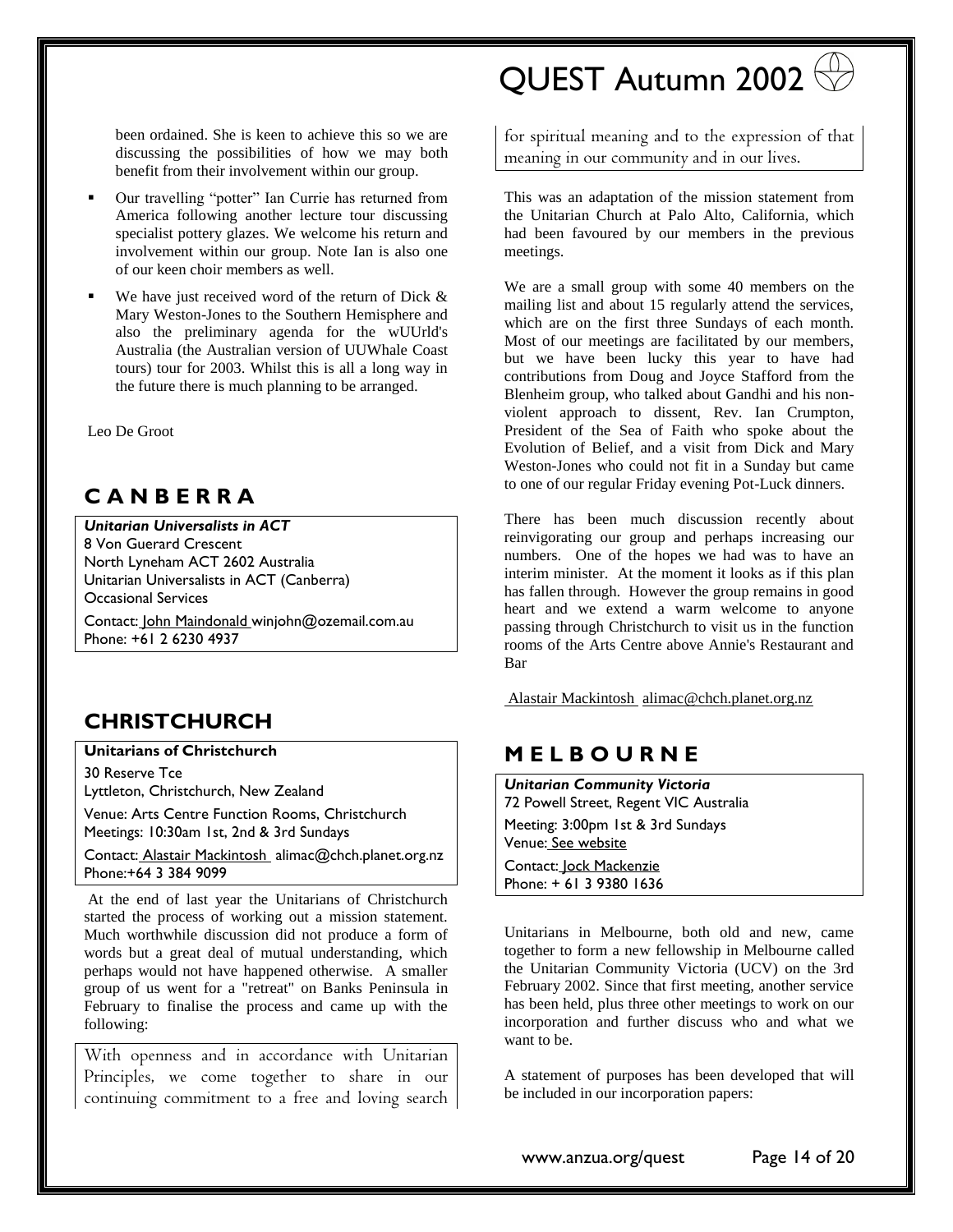- QUEST Autumn 2002
- We are a Unitarian Community dedicated to the ethical pursuit of a religion based on freedom, tolerance, reason and experience.
- We come together for regular religious services which include, readings, ritual, addresses sharing of joys and sorrows and milestone events in our lives such as births, deaths, marriages and remembrances, in an atmosphere of music and meditation.
- We provide learning, teaching and sharing environment for all ages, which ask the great questions about religions, philosophy and life.
- We encourage becoming part of the solutions of the moral, social and environmental challenges our society faces.
- We celebrate a calendar of formal and informal events that builds community and friendship across all ages.
- We are a community that respects, honours and engages in the interdependent web of all existence of which we are a part.
- We encourage a community for individual creative process including art, music, and writing.
- We seek a quality of group life where everyone is heard, respected, enabled to question and deserving of support and compassion through the diverse stages of their life's journey.
- We will be a self-governing, democratic community that seeks associations with other Unitarian communities across Australia and the world.

We have also developed a set of "beliefs" that will guide our activities together:

We believe

- in the value of organised liberal religion.
- that a religion can be lived based on freedom, tolerance, reason and experience.
- in the sacred, beyond arguments of how it be defined or engaged.
- in a dawning post-secular age when religion and spiritual issues will retake a central place in the life of people and society.
- in the need for constant effort to renew the Unitarian faith to meet and lead the spiritual needs of the day.
- in creating a vigorous, bold, Australian version of Unitarianism that will meet the needs of our society.

We hope all Unitarians from across the country will consider visiting with us when you are in Melbourne. Our services are currently on the first Sunday of the month. We do not yet have a stable location, so for more information call Jock on 03 9510 5123 or Neville on 03 8344 4711 or check out our website [www.anzua.org/ucv](http://www.anzua.org/ucv)

Gillian Collins UCV Secretary



To the Beach by Gillian Collins

### **M E L B O U R N E**

*Melbourne Unitarian Peace Memorial Church*  110 Grey St, East Melbourne VIC 3002, Australia Meditation: 10:00am Every second Sunday Service: 11:00am Every Sunday Contact: [Peter Abrehart](mailto:unitarian@bigpond.com)  Phone and fax: + 61 3 9417 4178

For those who read the 'Beacon' Newsletter insert, there are multitudes of activities going on within the Church. These range from Meditation/Relaxation classes, Concerts, Art & Craft Fetes to Unitarian Extension Movement (UEM) functions.

Up to the end of January 2003, I will be working fulltime in the Church to at least begin the process of setting up a re-vitalised RE Program, including the Sunday School and Philosophy study group. Another part of my role will be to further develop our existing Interfaith links (and 'Intrafaith' links via ANZUA).

We will have at least one visiting Minister from the US for three weeks in February (to preach and 'input'). I am not sure whether he and his family are just visiting Melbourne or other parts of Australia and New Zealand. As the details unfold I will advise ANZUA via Mark Allstrom.

Regards to all, Peter Abrehart (Congregational Chairman)

www.anzua.org/quest Page 15 of 20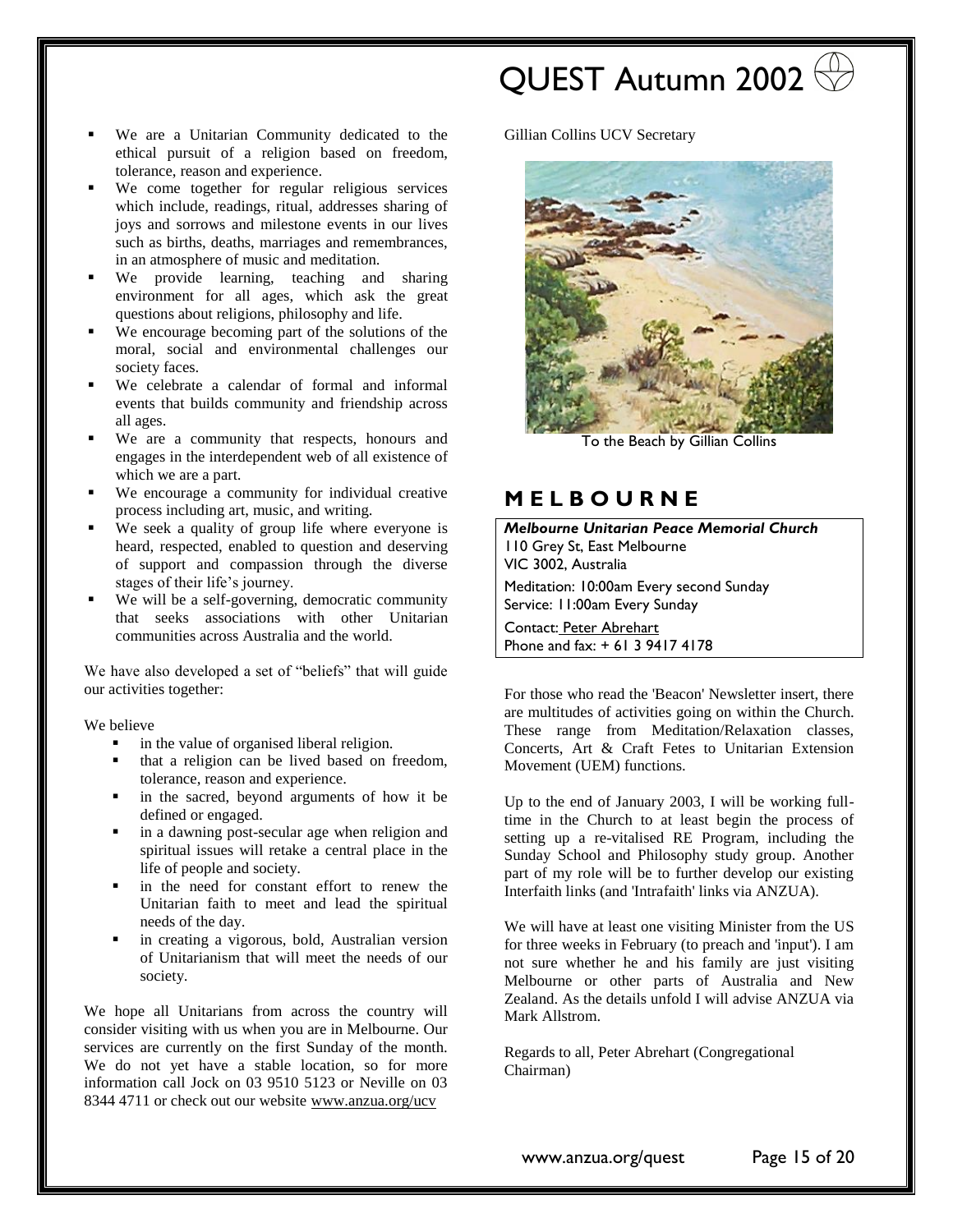## **P E R T H**

**The Perth Unitarian Congregation** Contact: Graham Ferguson

Venue: 60 John Street, Cottesloe Service: 10:30am 2nd & 4th Sundays Phone 08 9286 4953(Home) 08 9442 1558 (Work)

The Perth Congregation meets on the second and fourth Sundays of each month. Our usual speaker, Peter Ferguson, is away for around two months, so we have been sharing the leadership responsibility around. Last Sunday we had an excellent talk by a psychotherapist who is deeply into Eastern style meditation. He shared his spiritual journey with us and generated a great deal of discussion.

We have around 30 members "on the books" with a regular attendance of about 20. We haven't yet found a suitable permanent venue and are currently meeting at a home with a huge lounge room in Cottesloe.

We were recently formally incorporated and will soon be applying for membership of ANZUA.

We should soon have our own website operating and are arranging to have a link placed on the main US UU website.

## **S Y D N E Y**

*The Unitarian Church in NSW (Sydney Unitarian Church)* 15 Francis Street, East Sydney PO Box 355, Darlinghurst NSW 1300, Australia

Service: 10:30am Sundays

Contact: sydneyunitarians@mail2me.com.au Phone and Fax: +61 2 9360 2038

At our AGM in March, the congregation has chosen Peter Berry, a long time member to be our Lay Minister or Lay Leader. His appointment as interim part-time Lay Minister is for a minimum period of six months. Peter's background includes being a (formerly) Qualified Lay Preacher in the Methodist Church and a partially completed Master of Arts in Religious Studies. He was also Assistant Lay Preacher here back in 1975-76.

The building in which the Church is situated has finally completed its transformation from an office block to a residential complex. It has taken over two years. Thanks to the deed with the developer, the church property has

# QUEST Autumn 2002

many new improvements: New kitchens and bathrooms in our flats and the Church, completely new painting and carpeting throughout, 2 new internal car spaces, new access from our flats to apartment complex lobby, new Church front entrance, and a beautiful new stained glass window. A new chalice symbol and lettering on the street facade are to be installed this month. We hope everyone will have an opportunity to visit Sydney and see our refurbishment.



The Sydney Church's new stained glass window

The Sydney Church is now annually donating \$400 (approx 10,000 rupees) to the Unitarian Union of N.E India (Khasi Hills) 'Village Education Fund'. This amount actually pays the salary of a teacher for a full year. Our money will be utilized for payment of the salary of a teacher at the new village School at Wahmawlieñ. We also send an annual Christmas donation to the Unitarian Church of Madras (Chennai).

*Russell Cowan cowanruss@hotmail.com* 

## **T O O W O O M B A**

*Unitarian Fellowship in Toowoomba* Contact: Jed Perkins 3 Albert Lane, Newtown, Toowoomba QLD 4350, Australia Phone 61+7-4632-0626

Venue: Highfield's, Toowoomba North Meetings: 10:00 Sundays, once (or twice) a month

www.anzua.org/quest Page 16 of 20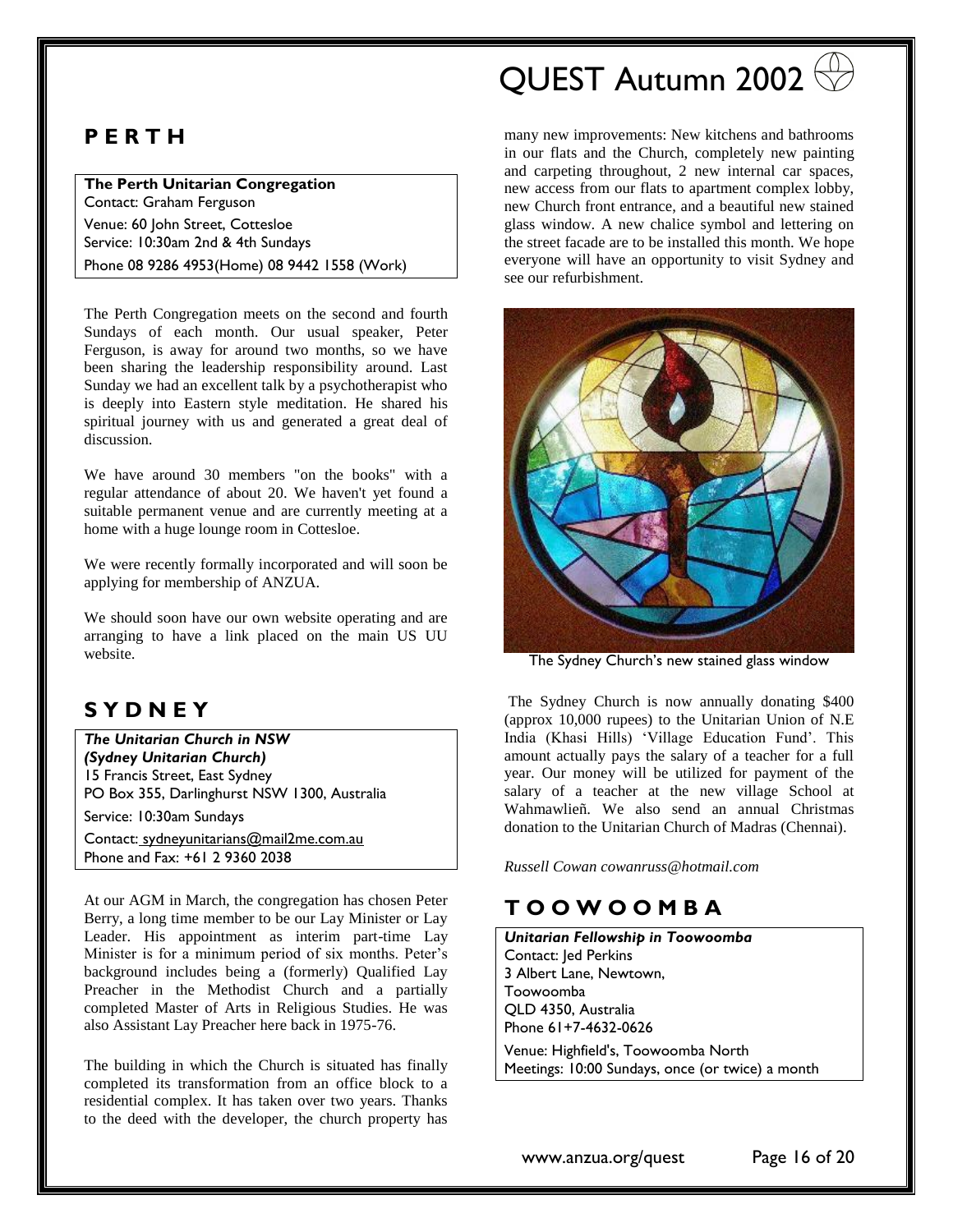On 26 May the Unitarian Fellowship in Toowoomba (UFIT) had the best attendance ever. We are slowly gaining and the people are faithful in getting together. There is a happy spirit in the group. We have been meeting for just over a year, and meet every second Friday of the month for a fellowship tea and every fourth Sunday for a service.

Jed Perkins, a retired minister, lives in Toowoomba and has been granted permission from the Commonwealth to celebrate weddings according to Unitarians rites.

A number of people in Chinchilla, west of Toowoomba, are at the moment being pushed out of the Uniting Church congregation there. It has been rumbling along for years and now the Evangelical / fundamental group are in complete control. They've been sent UFIT's constitution and other material. We may have another fellowship forming.

A number of members are involved in the Sea of Faith, an organisation for the discussion of religious topics. Most of our members would have connection with Christian Churches before but felt that traditional Christian churches were not meeting their needs. We are seeking to be an open fellowship for all who wish to come.

### **W E L L I N G T O N**

#### **Unitarians of Wellington**

The Wellington Group's plans to meet on the first anniversary of going into recess did not eventuate. After finding it difficult to find a day and time which suited most of those who wanted to get together, we decided to defer the event until Dick Weston-Jones came to Wellington. As Dick's visit did not take place, our meeting did not take place nor did the guided tour of Wellington we had in mind for he and his wife.

In the next issue of "Quest" we will update you on the results of Ian Benge's research into the history of the Wellington Unitarian Church. He has located a number of documents, including the Trusteeship Deed. He is also assisting a researcher into the history of free-thinking groups in New Zealand.

When I planned a visit to Auckland recently I set aside the Sunday morning to meet Auckland Unitarians at their Sunday service - but I choose the weekend they were at their annual camp! However, while I was there I did get to the church and a friend took - during a break in the dense traffic along Ponsonby Road - a photo of me in front of the Meeting House. Then she came across the road and took one of me beside the signboard. Hopefully next time I get to Auckland I will get to a service.

# QUEST Autumn 2002

Until the next issue of "Quest" best wishes from the members of the Wellington Group.

## **So** Transcendence &

It is only in exceptional moods that we realise how wonderful are the commonest experiences of life. It seems to me sometimes that these experiences have an 'inner' side, as well as the outer side we normally perceive. At such moments one suddenly sees everything with new eyes; one feels on the brink of some great revelation. It is as if we caught a glimpse of some incredibly beautiful world that lies silently about us all the time.

I remember vividly my first experience of the kind when, as a boy, I came suddenly upon the quiet miracle of an ivy-clad wall glistening under a London street-lamp. I wanted to weep and I wanted to pray; toweep for the Paradise from which I had been exiled, and to pray that I might yet be made worthy of it. Such moments are rare, in my experience. But their influence is permanent. They import a tinge of unreality into our normal acceptances; we suspect them for the dull and purblind things that they are.

There are analogous moments when one suddenly sees the glory of people. On some unforgettable evening, one's friend is suddenly seen as the unique, irreplaceable, and utterly delightful being that he is. It is as if he had been freshly created. One is no longer concerned with his relations to oneself, with his pragmatic value. He exists wholly in his own right; his significance is eternal, and the essential mystery of his being is as fathomless as that of God Himself.

J W N Sullivan

### <span id="page-16-0"></span>**SMALL 'T' TRUTHS BY DARYL MCCANN** SECRETARY OF ANZUA

While I wasn't in China at the time of the Tienanmen Square Massacre, I was in China ten years earlier, in 1979, at the time of the Democracy Wall Campaign. Basically this involved ordinary citizens of China sticky-taping their own horror stories of what had happened to their families during the Cultural Revolution onto a wall in every city, town and village in the land. They generally addressed the local authorities of the Party with questions such as: 'With respect, what has happened to my husband (or wife) I haven't seen them since they were taken away 10 years ago. Are they safe? Are they still alive? Might they be returned to their family?' Eventually, sometime after I returned to Australia, the powers-that-be ordered these

www.anzua.org/quest Page 17 of 20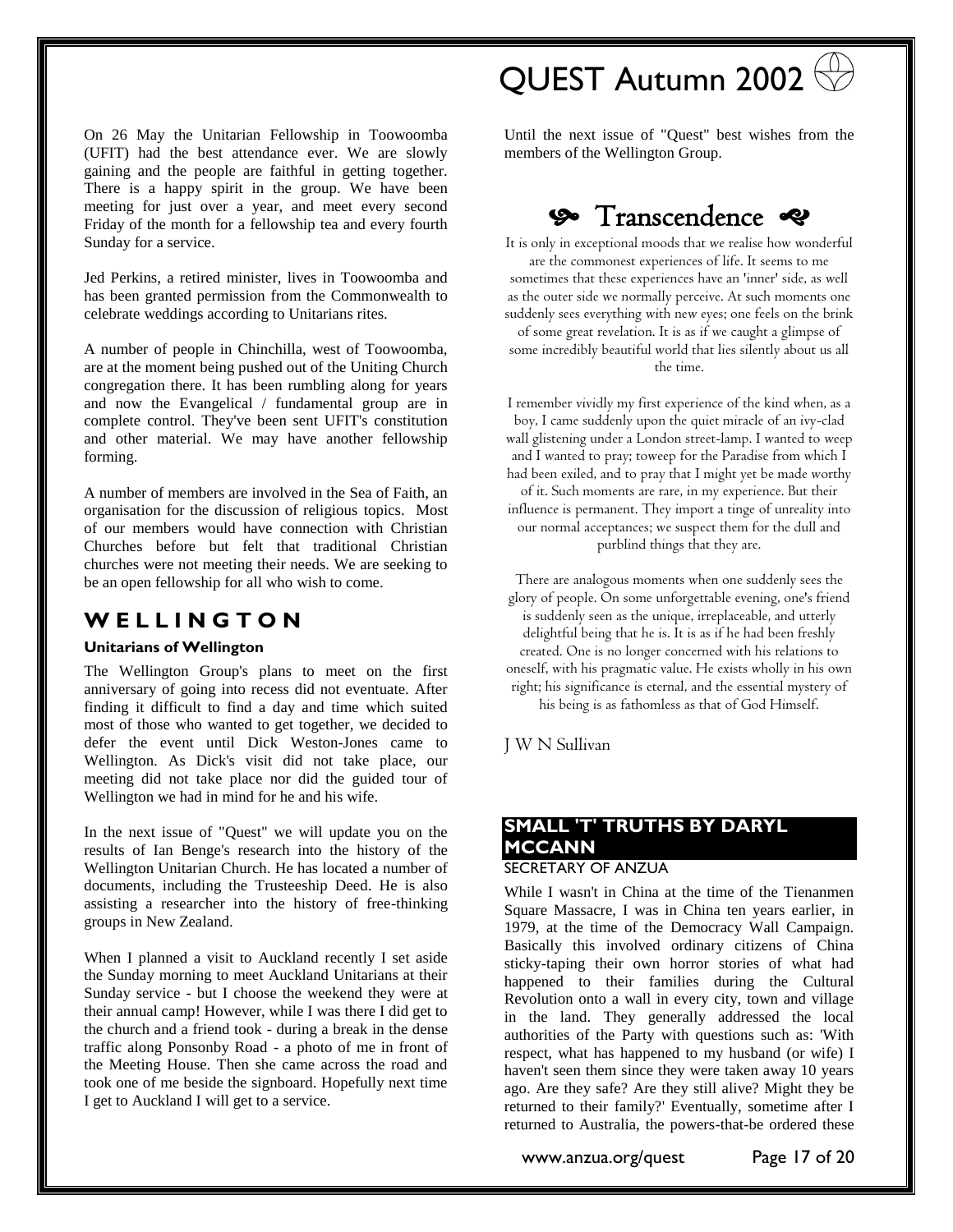QUEST Autumn 2002

requests for information torn down and outlawed any further defacing of public property.

My reason for being in China, which was before the tourist boom and modernization programmes of the 1980's, was that my oldest sister and her husband had jobs teaching English at Chejiang University in the city of Hangzhou. I stayed at her Soviet-built hotel for a month in the second half of 1979, and found out things about the nightmare that was the Cultural Revolution I had certainly not been taught by the Adelaide University Politics Department. More people died in the anti-Vietnam War demonstrations in America, I had been told in one lecture, than in all of China during the Cultural Revolution. Hard to reconcile this with the local execution site in the hills surrounding Hangzhou shown to me by a former Red Guard. He told me this with a strange mixture of regret, pride and bewilderment. And there were other people there with other dark tales to tell.

Back in Australia I attempted to tell my university friends and lecturers some of the details, but virtually everybody reacted as if what I was saying, or attempting to say, was an act of betrayal. Not of those individual Chinese who wanted to tell their stories, but as a betrayal of Mao's communist rule, that non-stop, smiling fairy-tale utopia, we had explained to us during our undergraduate years. Of course since then all the books have come out detailing the shocking truths of Mao's China, the autobiographies, the novels, even a tell-all biography by Mao's personal physician, but at the time, Spring 1979, my political friends didn't want to know. I had the sense of being in possession of some kind of truth, truth with a small "t" if you like, and finding it impossible to communicate that to people who were in possession of a larger ideological - or even religious - capital "T" Truth. To my political friends, what I had seen, heard, discovered, reasoned out with my own thinking, was essentially a lie. This was my first personal experience of small "t" political truth battling for survival against the Goliath of capital "T" Truth.

Another major experience of small "t" truth battling against the Goliath of capital "T" Truth occurred fifteen years later, after I found myself on long service leave from the South Australian state school system and invited to do a series of writing workshops at a private school. On the day I finished, I was asked if I'd like a permanent teaching job there. The school was run by a pretty conservative religious organization and at the subsequent interview I made clear that I was a liberal Anglican of the "Bishop Spong variety". This was, to my surprise and to my relief to be fair, cheerfully accepted as "near enough" to what they were after. My further surprise was that many of the more recently acquired members of the staff were similarly "small l" liberal in their religious orientation. Some weren't even religious at all, although

that was something only admitted privately. What had happened to this college? Basically, as I was to work out later, the Head was taking the school in a new direction, playing up IT and academic excellence and downplaying religious orthodoxy. This kind of in-house politics I didn't really grasp at the time, and didn't properly grasp until three years later when a new regime was installed and the school, literally overnight, lurched off in search of its conservative roots.

And so, suddenly, I found myself in the wrong place at the wrong time. Schools probably have the right to go in the directions they so choose, but it was just that I had signed on for a different direction. I had a mortgage and two small children, and suddenly I was a square peg in a round hole. Should I change, or at least give the appearance of doing so, to fit the new administration? The next eleven months turned out to be one of the most stressful, but also one of the most insightful, periods in my teaching career. Here are three quick snapshots.

(i) Reading virtually every dissenting religious book I could get my hands on and passing them on to fellow dissenters, in the end disguised in brown paper bags to their pigeon-holes when no-one was looking.

(ii) Another snapshot: An atheist who prided herself on her libertarianism suddenly making out she was religious and advising me to stop questioning the new regime and, 'after all, they were the ones paying my salary, weren't they?'

(iii) Someone approached me to join an underground group in the school called TRUTH. Being clandestine, I'm not sure the rest of the staff even found out we existed! Our fight back against the regime consisted of members sometimes writing T-R-U-T-H across the staffroom white board. This proved, sadly, a little too enigmatic to be of any great effect. In any case, within 18 months we had all chosen the path of exile, to more accommodating schools, a path rarely available to dissenters or refugees in the wider world.

Daryl McCann feeling uncomfortable in one job and having to find himself a place in another school is not a catastrophe in a world scale of things, is not a catastrophe in any scale of things, but it did give me another chance to experience what it feels like when an individual's conscience – mine in this case – an individual's perspective on life, an individual's sense of right and wrong, small 't' truth let's say, is simply swept away, steamrolled into oblivion by the vastly superior dynamics of a rigid Absolute Truth. And this, then, is crux of the problem. Absolute Truths, even when they are wielded, as they usually are, in the name

www.anzua.org/quest Page 18 of 20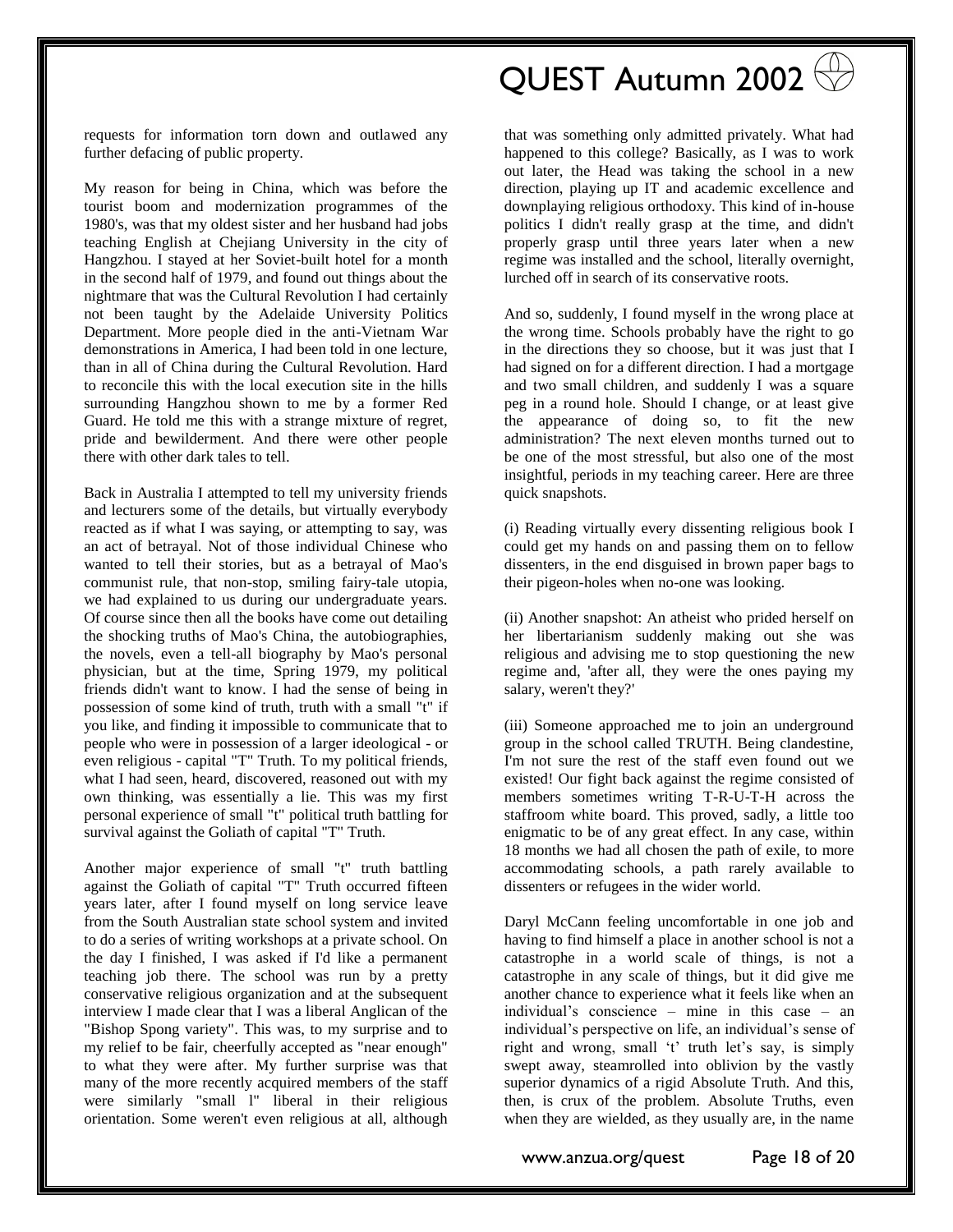of humanity, for the salvation of humanity, or for one special section of humanity, roll right over the top of individuals and their individuals little consciences. One hundred million individuals, according to the latest accounts, died directly on account of the Absolute Truth of the most dynamic religion of the 20th Century, Marxist-Leninism. It was in the name of humanity – for the sake of humanity's greater good – that such an unimaginably vast field of human individuals were cut down. To take the Tienanmen Massacre as only one example in the whole horror of communism in the 20th century, the People's Government sent out the People's Tanks to roll right over the top of the people.

For the cause of some Abstract Absolute Truth the most frightening things can be done in the name of Political Justice, in the name of History, in the name of God. Would the leadership of Al Quaida have slept any less soundly on the night of September 11th if the death of innocent people like you and me, a number of whom were actually Moslem, had been 30,000, 300,000, 3 million? When someone is in possession of an Absolute Truth, a capital "T" Truth, the bodies of the dead don't seem to count for much. Vladimir Lenin, died, apparently, with no regrets for the millions of people who perished under his brief but bloody reign. Hitler had a regret. Not about the 6 million Jews and Gypsies and Homosexuals and Slavs. But that he had not been ruthless enough. Yes, that he had NOT been ruthless enough.

Absolute Truths, almost by definition, prevents the right of individual small "t" truths to exist. It's a bit like the cod and the carp in our River Murray. And it is not just the Hitlers and the Bin Ladens who are swept along at times by Absolute Truths. It happens to me, and I'm sure it happens to all of us. Take the Israel-Palestinian Conflict as an example. How man people have I heard lately espouse moral outrage only when the victims are on "their side". The Absolute Political Truth they hold, whether they actually know anything about the 1948 War, the 1967 War, the 1973 War, the finer details of the Oslo Agreement, the 2000 Clinton Agreement, or anything else about the Middle-East, doesn't get in the way of them having a black-and-white view, an Absolute Political view, and then being upset when Palestinian children are killed but silent at the Passover Massacre - or noisy about the Passover Massacre, but curiously uninterested in the so-called collateral damage inflicted by the IDF. If there was one Absolute Truth I could believe in, that would be "No targeting Civilians!" But such a truth, I fear, is a Murray Cod in a river increasingly full of carp.

Not too surprising, then, that many thinkers and educators in our post-modern world go to the other extreme and argue that there is no such thing as truth. The very concept of "truth", they would say, is just a con by those

QUEST Autumn 2002

that rule over us or, at the very best, meaningless. "Truth" and other grand-sounding terms like "Evil" are nothing more than social constructs – in other words they signify nothing universal in themselves; instead, they simply reflect the race, class, age, culture and gender of the person throwing around the term "truth". So if one of my truths is that Shakespeare's Hamlet is a vitally important and powerful piece of literature and I've never encountered a more worthwhile text to teach at secondary schools, the critics of that would argue that I'm only saying this because I'm a white, middle-class, middle-aged Anglo Celtic Ozzie male. My opinion on the merits of Hamlet is no more valid – valid is the term they would use instead of truth, – is no more valid than if someone else from a different perspective argued that the Jug-Head comic was their favourite text. My view is valid, the Jug-Head view is valid, on this matter and every other matter everybody's view is valid, because everything is relative and there is no tool to measure all these equally valid views, especially since we've done away those old rusty weighing scales called Truth. The only problem with this, other than the slight possibility that Jug-Head might lack some of the  $-$  shall we say?  $$ tones and shades of Hamlet's character, is that such thinkers demand we accept the TRUTH of their proposition that...there IS NO TRUTH!

So where is the way forward? The answer, I believe, is small 't' truths. And today I want to offer you one. It's the kind of truth you can accept or reject as your life experience informs you. It's the kind of truth that doesn't divide the world into believers and nonbelievers, doesn't lead to a world in which believers or insiders can ignore, hate, discard and even murder outsiders or non-believers. At any rate, one morning 7 or so years ago I was suddenly activated by a small 't' truth at the very same time, paradoxically, that a Lutheran pastor was attempting to instil in me, along with 1,000 trapped teenagers, the value of his endlessly repeated One Absolute Truth. That is - God died for me on the Cross to save me from my sins, and all I had to was believe that He did and I would be saved for eternity. God, then, was a giant eraser in the sky. Because He had done the hard work, allowing Himself to be crucified on my behalf, all my sins could now be erased. Afterwards, I privately said to the Pastor: 'So I don't have to do anything to be saved?' 'Not a thing. You don't have to do one single thing, Daryl. Just believe!' 'But that's bizarre!' I said. And his eyes lit up. He wasn't angry with me. He was happy with me, because at last I had seemed to get it! 'Of course it's bizarre!' he exclaimed. 'That's the beauty of it!'

Unfortunately for him, or unfortunately for me the Pastor might say, my interest had been taken by something else he had said during his sermon. While

www.anzua.org/quest Page 19 of 20